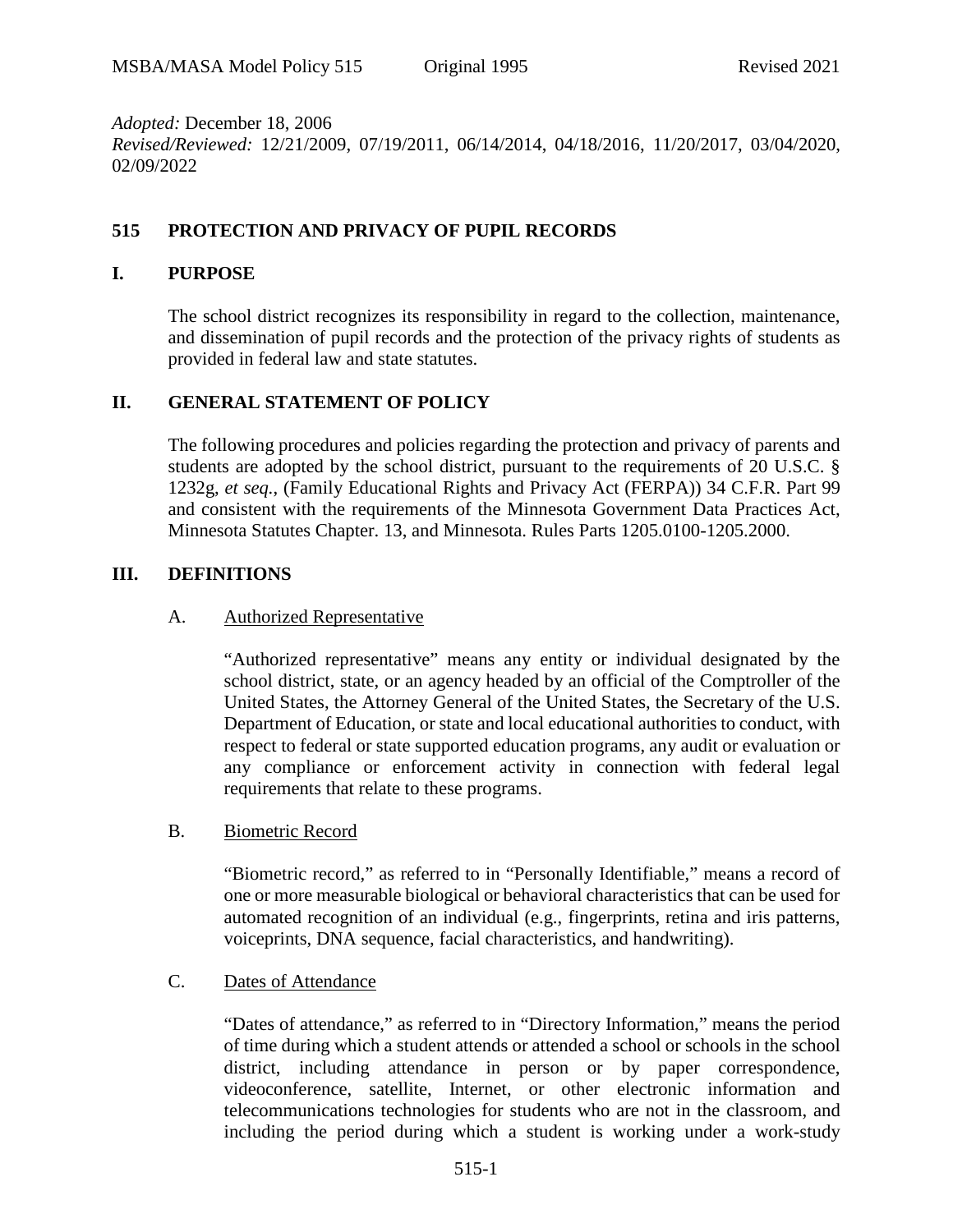program. The term does not include specific daily records of a student's attendance at a school or schools in the school district.

D. Directory Information

"Directory information" means information contained in an education record of a student that would not generally be considered harmful or an invasion of privacy if disclosed. It includes, but is not limited to, the student's name; address; telephone listing; electronic mail address; photograph; date and place of birth; major field of study; dates of attendance; grade level; enrollment status (i.e., full-time or parttime); participation in officially recognized activities and sports; weight and height of members of athletic teams; degrees, honors and awards received; and the most recent educational agency or institution attended. It also includes the name, address, and telephone number of the student's parent(s). Directory information does not include:

- 1. a student's social security number;
- 2. a student's identification number (ID), user ID, or other unique personal identifier used by a student for purposes of accessing or communicating in electronic systems if the identifier may be used to access education records without use of one or more factors that authenticate the student's identity such as a personal identification number (PIN), password, or other factor known or possessed only by the authorized user;
- 3. a student ID or other unique personal identifier that is displayed on a student ID badge if the identifier can be used to gain access to educational records when used in conjunction with one or more factors that authenticate the student's identity, such as a PIN, password, or other factor known or possessed only by the student;
- 4. personally identifiable data which references religion, race, color, social position, or nationality; or
- 5. data collected from nonpublic school students, other than those who receive shared time educational services, unless written consent is given by the student's parent or guardian.

## E. Education Records

- 1. What constitutes "education records." Education records means those records that are: (1) directly related to a student; and (2) maintained by the school district or by a party acting for the school district.
- 2. What does not constitute education records. The term "education records" does not include:
	- a. Records of instructional personnel that are: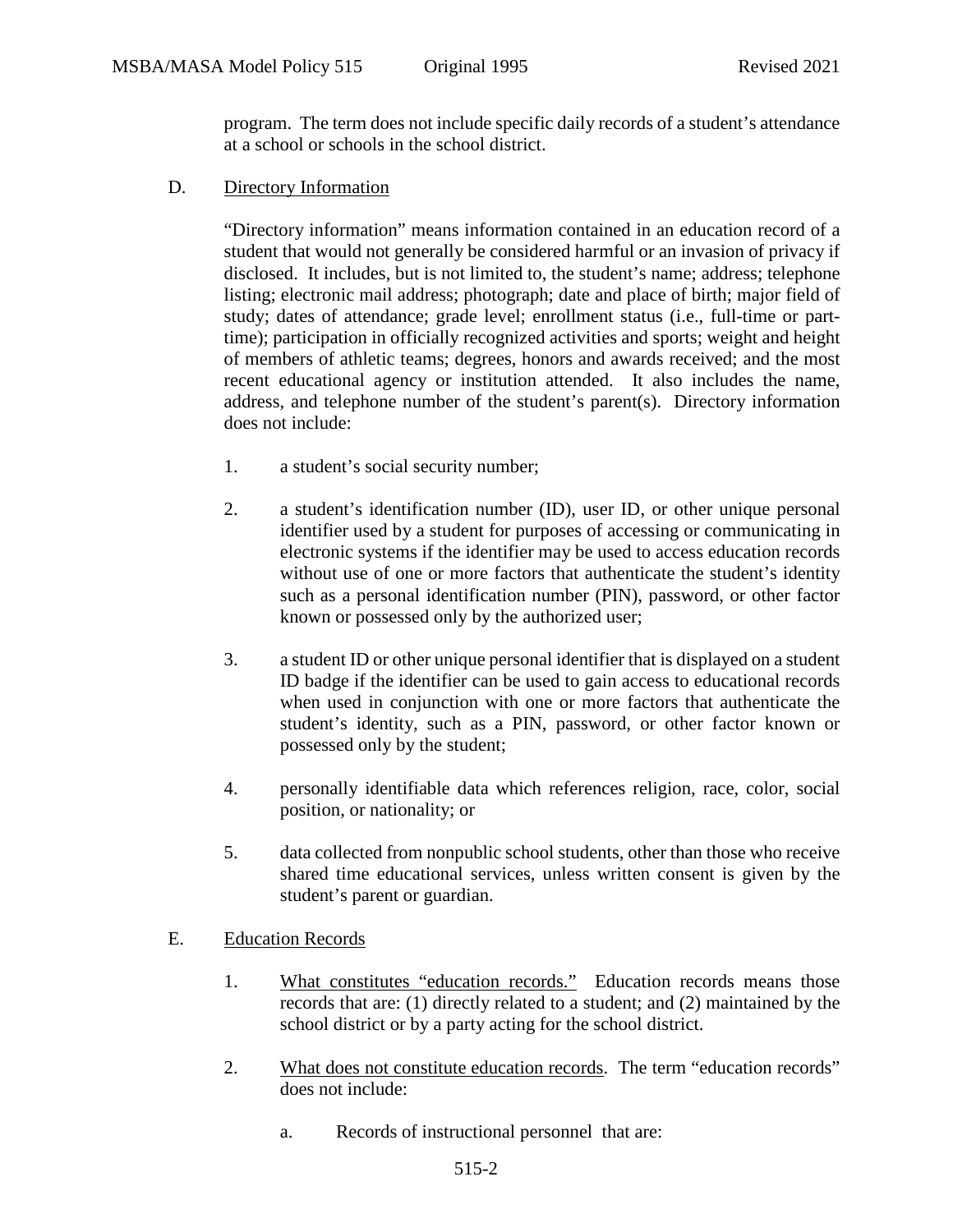- (1) kept in the sole possession of the maker of the record;
- (2) used only as a personal memory  $aid:(3)$  not accessible or revealed to any other individual except a temporary substitute teacher; and
- (4) destroyed at the end of the school year.
- b. Records of a law enforcement unit of the school district, provided education records maintained by the school district are not disclosed to the unit, and the law enforcement records are:
	- (1) maintained separately from education records;
	- (2) maintained solely for law enforcement purposes; and
	- (3) disclosed only to law enforcement officials of the same jurisdiction.
- c. Records relating to an individual, including a student, who is employed by the school district which:
	- (1) are made and maintained in the normal course of business;
	- (2) relate exclusively to the individual in that individual's capacity as an employee; and
	- (3) are not available for use for any other purpose.

However, records relating to an individual in attendance at the school district who is employed as a result of his or her status as a student are education records.

- d. Records relating to an eligible student, or a student attending an institution of post-secondary education, that are:
	- (1) made or maintained by a physician, psychiatrist, psychologist, or other recognized professional or paraprofessional acting in his or her professional or paraprofessional capacity or assisting in that capacity;
	- (2) made, maintained, or used only in connection with the provision of treatment to the student; and
	- (3) disclosed only to individuals providing the treatment; provided that the records can be personally reviewed by a physician or other appropriate professional of the student's choice. For the purpose of this definition, "treatment" does not include remedial educational activities or activities that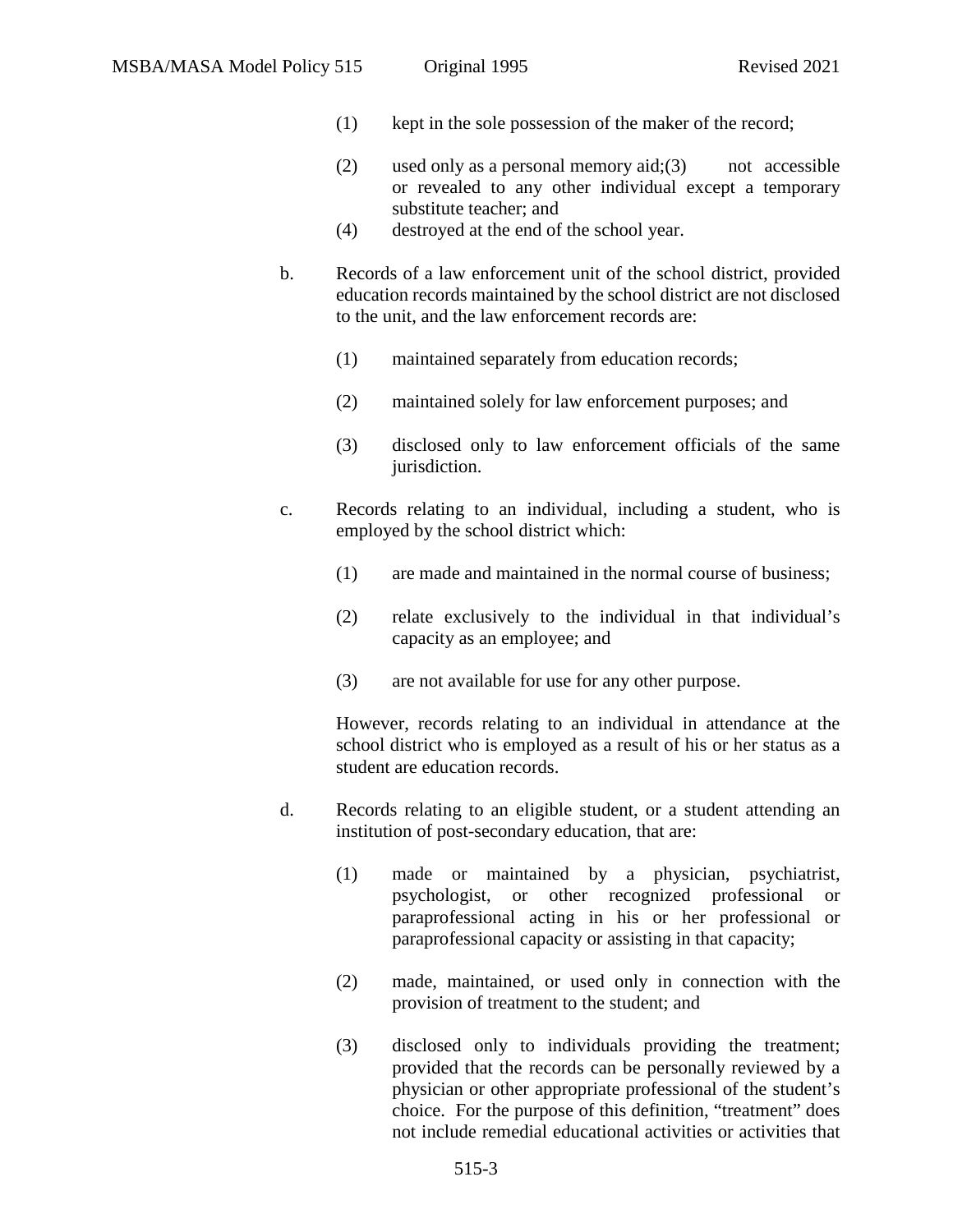are a part of the program of instruction within the school district.

- e. Records created or received by the school district after an individual is no longer a student at the school district and that are not directly related to the individual's attendance as a student.
- f. Grades on peer-related papers before the papers are collected and recorded by a teacher.

## F. Eligible Student

"Eligible student" means a student who has attained eighteen (18) years of age or is attending an institution of post-secondary education.

G. Juvenile Justice System "Juvenile justice system" includes criminal justice agencies and the judiciary when involved in juvenile justice activities.

## H. Legitimate Educational Interest

"Legitimate educational interest" includes an interest directly related to classroom instruction, teaching, student achievement and progress, discipline of a student, student health and welfare, and the ability to respond to a request for education data. It includes a person's need to know in order to:

- 1. Perform an administrative task required in the school or employee's contract or position description approved by the school board;
- 2. Perform a supervisory or instructional task directly related to the student's education;
- 3. Perform a service or benefit for the student or the student's family such as health care, counseling, student job placement, or student financial aid; or
- 4. Perform a task directly related to responding to a request for data.
- I. Parent

"Parent" means a parent of a student and includes a natural parent, a guardian, or an individual acting as a parent of the student in the absence of a parent or guardian. The school district may presume the parent has the authority to exercise the rights provided herein, unless it has been provided with evidence that there is a state law or court order governing such matters as marriage dissolution, separation or child custody, or a legally binding instrument which provides to the contrary.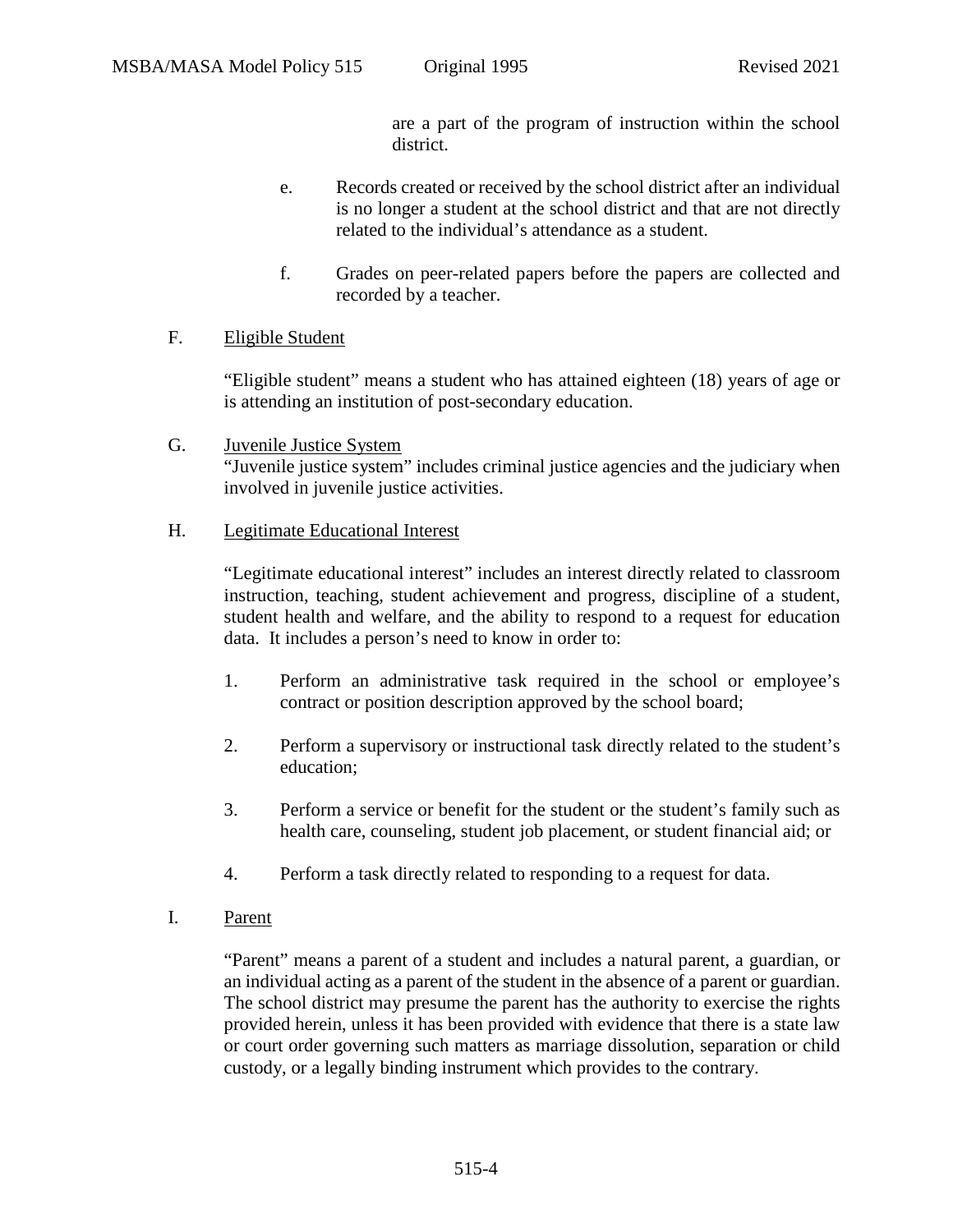## J. Personally Identifiable

"Personally identifiable" means that the data or information includes, but is not limited to: (a) a student's name; (b) the name of the student's parent or other family member; (c) the address of the student or student's family; (d) a personal identifier such as the student's social security number or student number or biometric record; (e) other indirect identifiers, such as the student's date of birth, place of birth, and mother's maiden name; (f) other information that, alone or in combination, is linked or linkable to a specific student that would allow a reasonable person in the school community, who does not have personal knowledge of the relevant circumstances, to identify the student with reasonable certainty; or (g) information requested by a person who the school district reasonably believes knows the identity of the student to whom the education record relates.

### K. Record

"Record" means any information or data recorded in any way including, but not limited to, handwriting, print, computer media, video or audio tape, film, microfilm, and microfiche.

### L. Responsible Authority

"Responsible authority" means *[designate title and actual name of individual]*.

#### M. Student

"Student" includes any individual who is or has been in attendance, enrolled, or registered at the school district and regarding whom the school district maintains education records. Student also includes applicants for enrollment or registration at the school district and individuals who receive shared time educational services from the school district.

#### N. School Official

"School official" includes: (a) a person duly elected to the school board; (b) a person employed by the school board in an administrative, supervisory, instructional, or other professional position; (c) a person employed by the school board as a temporary substitute in a professional position for the period of his or her performance as a substitute; and (d) a person employed by, or under contract to, the school board to perform a special task such as a secretary, a clerk, a public information officer or data practices compliance official, an attorney, or an auditor for the period of his or her performance as an employee or contractor.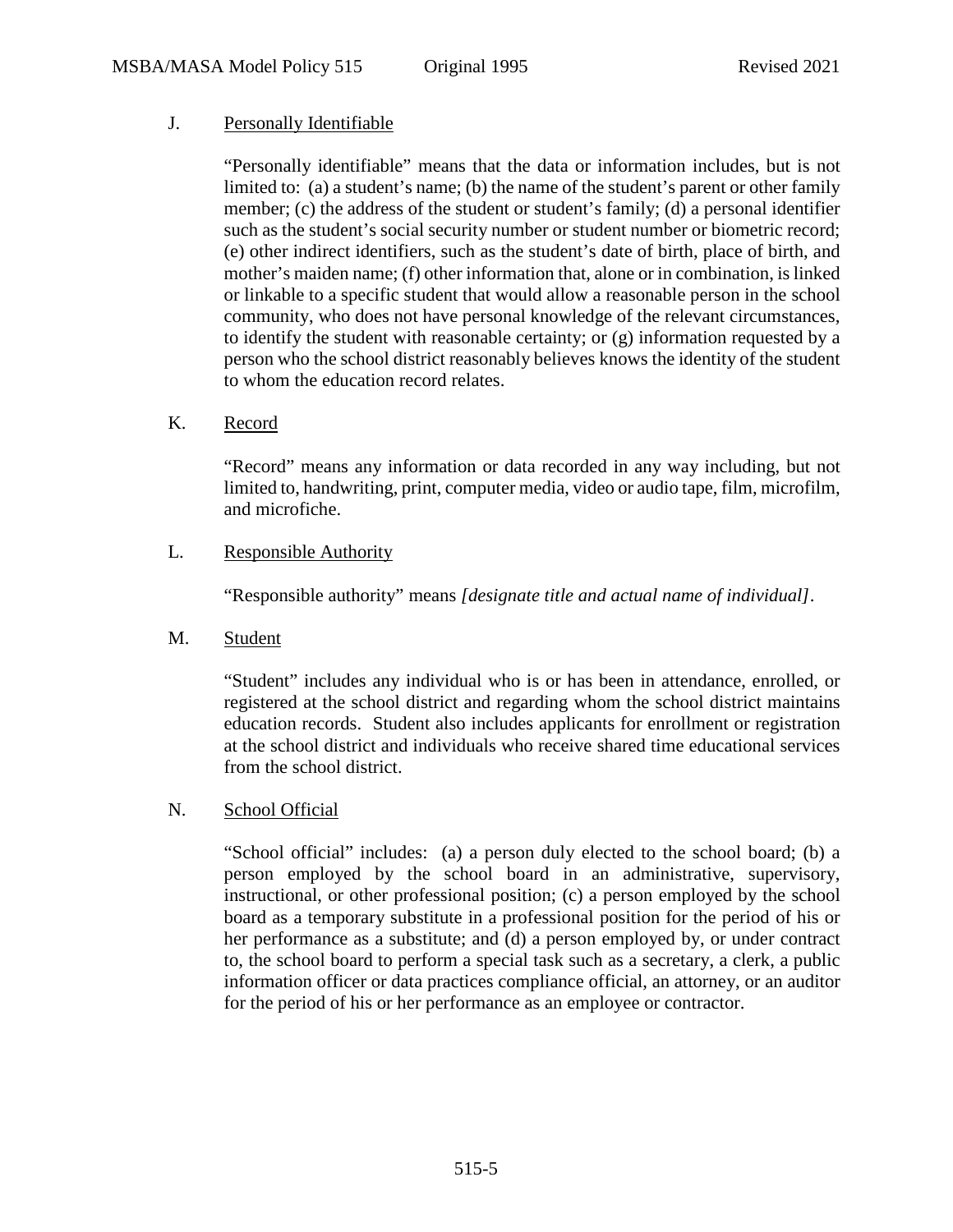### O. Summary Data

"Summary data" means statistical records and reports derived from data on individuals but in which individuals are not identified and from which neither their identities nor any other characteristic that could uniquely identify the individual is ascertainable.

### P. Other Terms and Phrases

All other terms and phrases shall be defined in accordance with applicable state and federal law or ordinary customary usage.

# **IV. GENERAL CLASSIFICATION**

State law provides that all data collected, created, received, or maintained by a school district are public unless classified by state or federal law as not public or private or confidential. State law classifies all data on individuals maintained by a school district which relates to a student as private data on individuals. This data may not be disclosed to parties other than the parent or eligible student without consent, except pursuant to a valid court order, certain state statutes authorizing access, and the provisions of FERPA and the regulations promulgated thereunder.

## **V. STATEMENT OF RIGHTS**

A. Rights of Parents and Eligible Students

Parents and eligible students have the following rights under this policy:

- 1. The right to inspect and review the student's education records;
- 2. The right to request the amendment of the student's education records to ensure that they are not inaccurate, misleading, or otherwise in violation of the student's privacy or other rights;
- 3. The right to consent to disclosures of personally identifiable information contained in the student's education records, except to the extent that such consent is not required for disclosure pursuant to this policy, state or federal law, or the regulations promulgated thereunder;
- 4. The right to refuse release of names, addresses, and home telephone numbers of students in grades 11 and 12 to military recruiting officers and post-secondary educational institutions;
- 5. The right to file a complaint with the U.S. Department of Education concerning alleged failures by the school district to comply with the federal law and the regulations promulgated thereunder;
- 6. The right to be informed about rights under the federal law; and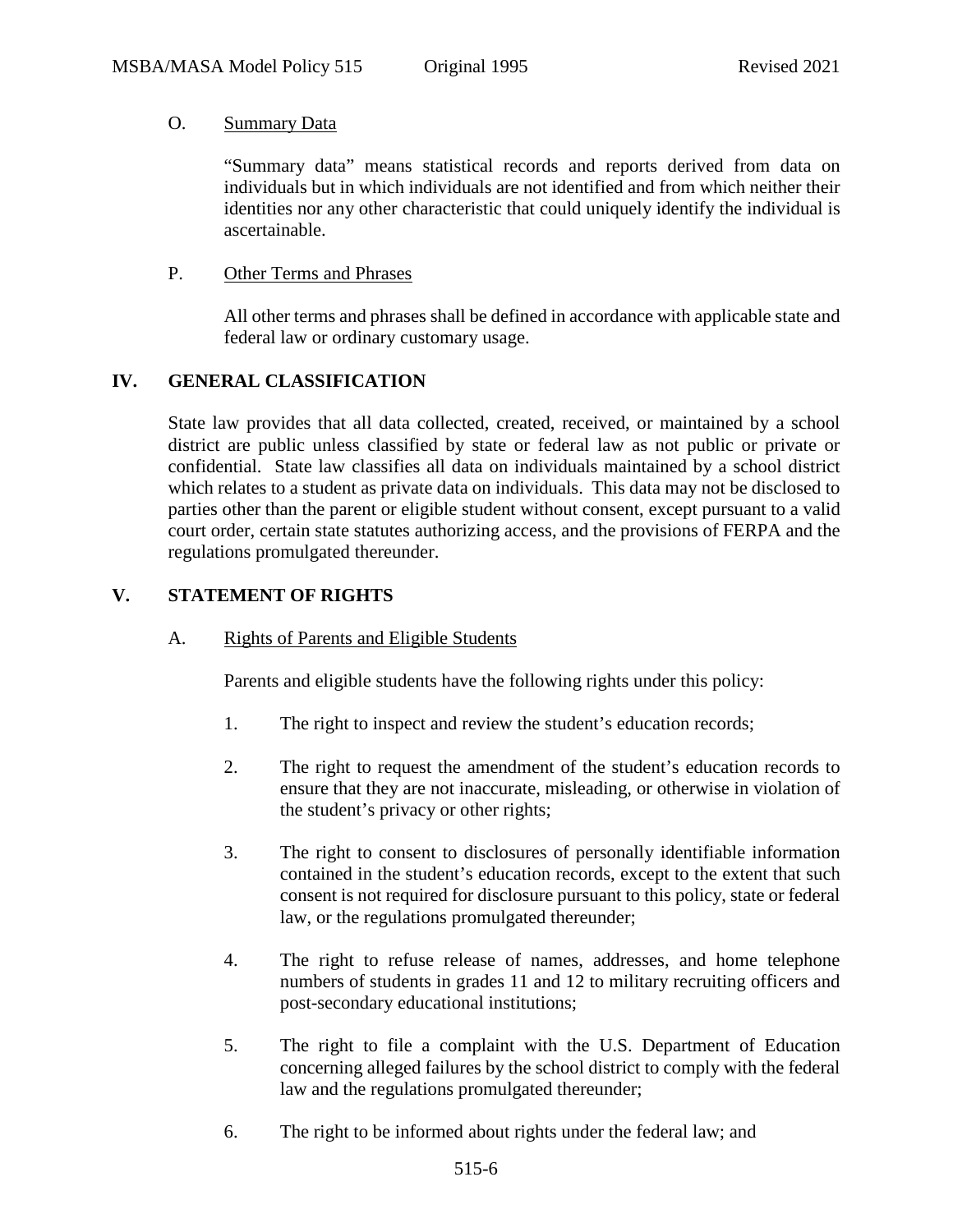- 7. The right to obtain a copy of this policy at the location set forth in Section XXI. of this policy.
- B. Eligible Students

All rights and protections given to parents under this policy transfer to the student when he or she reaches eighteen (18) years of age or enrolls in an institution of post-secondary education. The student then becomes an "eligible student." However, the parents of an eligible student who is also a "dependent student" are entitled to gain access to the education records of such student without first obtaining the consent of the student. In addition, parents of an eligible student may be given access to education records in connection with a health or safety emergency if the disclosure meets the conditions of any provision set forth in 34 C.F.R. § 99.31(a).

### C. Students with a Disability

The school district shall follow 34 C.F.R. §§ 300.610-300.617 with regard to the privacy, notice, access, record keeping and accuracy of information related to students with a disability.

## **VI. DISCLOSURE OF EDUCATION RECORDS**

- A. Consent Required for Disclosure
	- 1. The school district shall obtain a signed and dated written informed consent of the parent of a student or the eligible student before disclosing personally identifiable information from the education records of the student, except as provided herein.
	- 2. The written consent required by this subdivision must be signed and dated by the parent of the student or the eligible student giving the consent and shall include:
		- a. a specification of the records to be disclosed;
		- b. the purpose or purposes of the disclosure;
		- c. the party or class of parties to whom the disclosure may be made;
		- d. the consequences of giving informed consent; and
		- e. if appropriate, a termination date for the consent.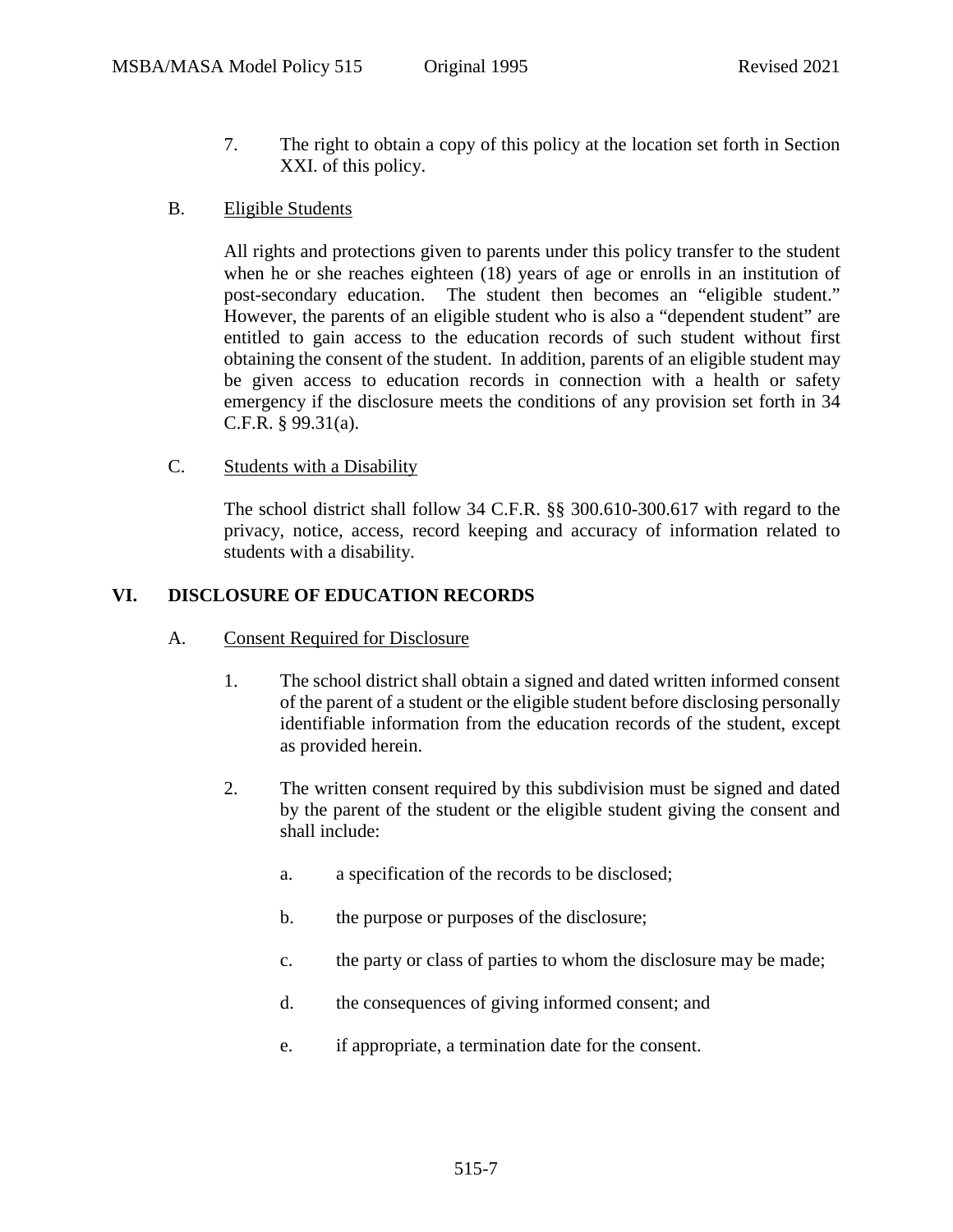- 3. When a disclosure is made under this subdivision:
	- a. if the parent or eligible student so requests, the school district shall provide him or her with a copy of the records disclosed; and
	- b. if the parent of a student who is not an eligible student so requests, the school district shall provide the student with a copy of the records disclosed.
- 4. A signed and dated written consent may include a record and signature in electronic form that:
	- a. identifies and authenticates a particular person as the source of the electronic consent; and
	- b. indicates such person's approval of the information contained in the electronic consent.
- 5. If the responsible authority seeks an individual's informed consent to the release of private data to an insurer or the authorized representative of an insurer, informed consent shall not be deemed to have been given unless the statement is:
	- a. in plain language;
	- b. dated;
	- c. specific in designating the particular persons or agencies the data subject is authorizing to disclose information about the data subject;
	- d. specific as to the nature of the information the subject is authorizing to be disclosed;
	- e. specific as to the persons or agencies to whom the subject is authorizing information to be disclosed;
	- f. specific as to the purpose or purposes for which the information may be used by any of the parties named in Clause e. above, both at the time of the disclosure and at any time in the future; and
	- g. specific as to its expiration date which should be within a reasonable time, not to exceed one year except in the case of authorizations given in connection with applications for: (i) life insurance or noncancellable or guaranteed renewable health insurance and identified as such, two years after the date of the policy, or (ii) medical assistance under Minnesota Statutes Chapter 256B or Minnesota Care under Minnesota Statutes Chapter 256L, which shall be ongoing during all terms of eligibility, for individualized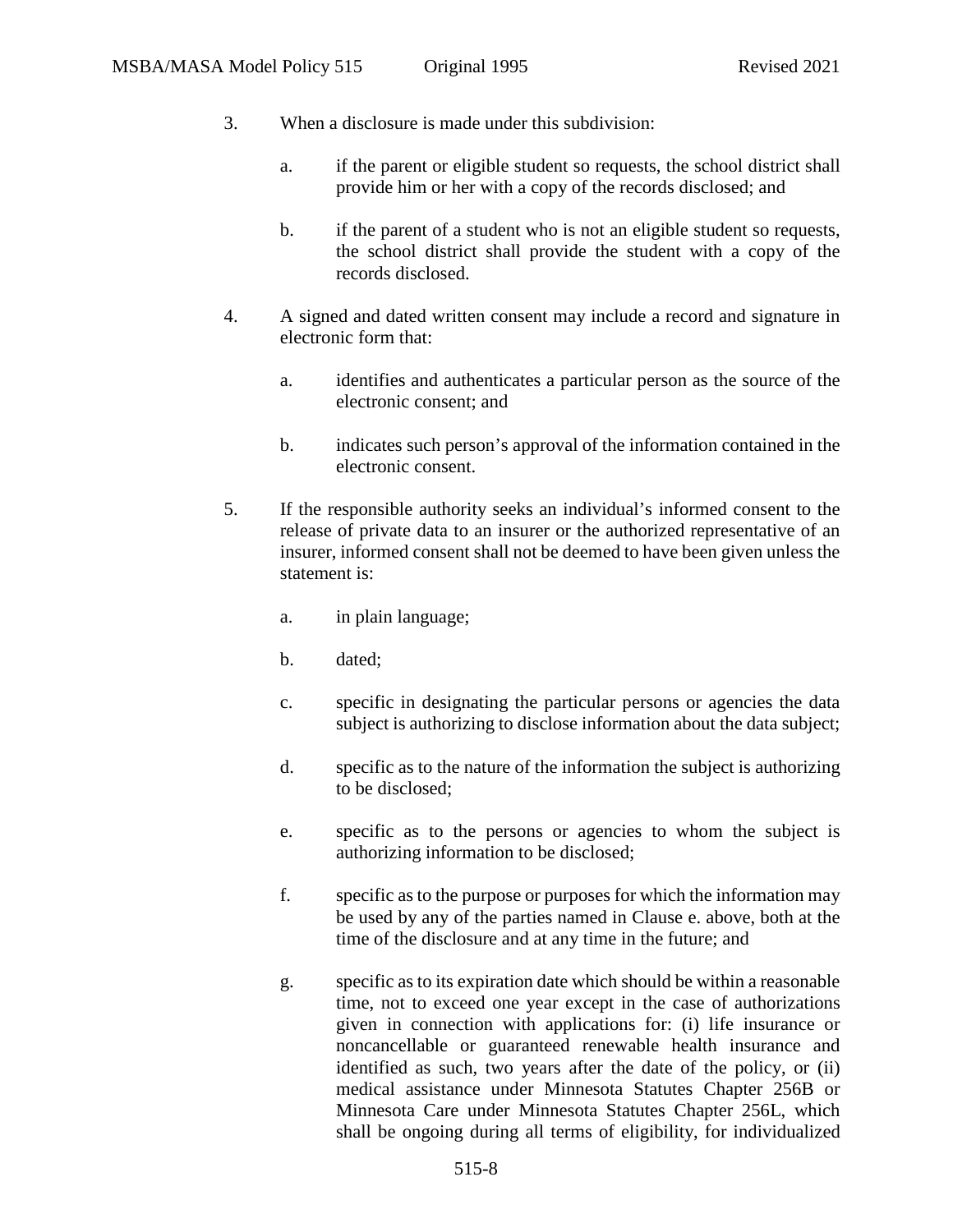education program health-related services provided by a school district that are subject to third party reimbursement.

### 6. Eligible Student Consent

Whenever a student has attained eighteen (18) years of age or is attending an institution of post-secondary education, the rights accorded to and the consent required of the parent of the student shall thereafter only be accorded to and required of the eligible student, except as provided in Section V. of this policy.

### B. Prior Consent for Disclosure Not Required

The school district may disclose personally identifiable information from the education records of a student without the written consent of the parent of the student or the eligible student unless otherwise provided herein, if the disclosure is:

- 1. To other school officials, including teachers, within the school district whom the school district determines have a legitimate educational interest in such records;
- 2. To a contractor, consultant, volunteer, or other party to whom the school district has outsourced institutional services or functions provided that the outside party:
	- a. performs an institutional service or function for which the school district would otherwise use employees;
	- b. is under the direct control of the school district with respect to the use and maintenance of education records; and
	- c. will not disclose the information to any other party without the prior consent of the parent or eligible student and uses the information only for the purposes for which the disclosure was made;
- 3. To officials of other schools, school districts, or post-secondary educational institutions in which the student seeks or intends to enroll, or is already enrolled, as long as the disclosure is for purposes related to the student's enrollment or transfer. The records shall include information about disciplinary action taken as a result of any incident in which the student possessed or used a dangerous weapon, and with proper annual notice (see Section XIX.), suspension and expulsion information pursuant to section 7917 of the federal Every Student Succeeds Act, 20 U.S.C. § 7917, and data regarding a student's history of violent behavior. The records also shall include a copy of any probable cause notice or any disposition or court order under Minnesota. Statutes section 260B.171, unless the data are required to be destroyed under Minnesota Statutes section 120A.22, subdivision 7(c) or section 121A.75. On request, the school district will provide the parent or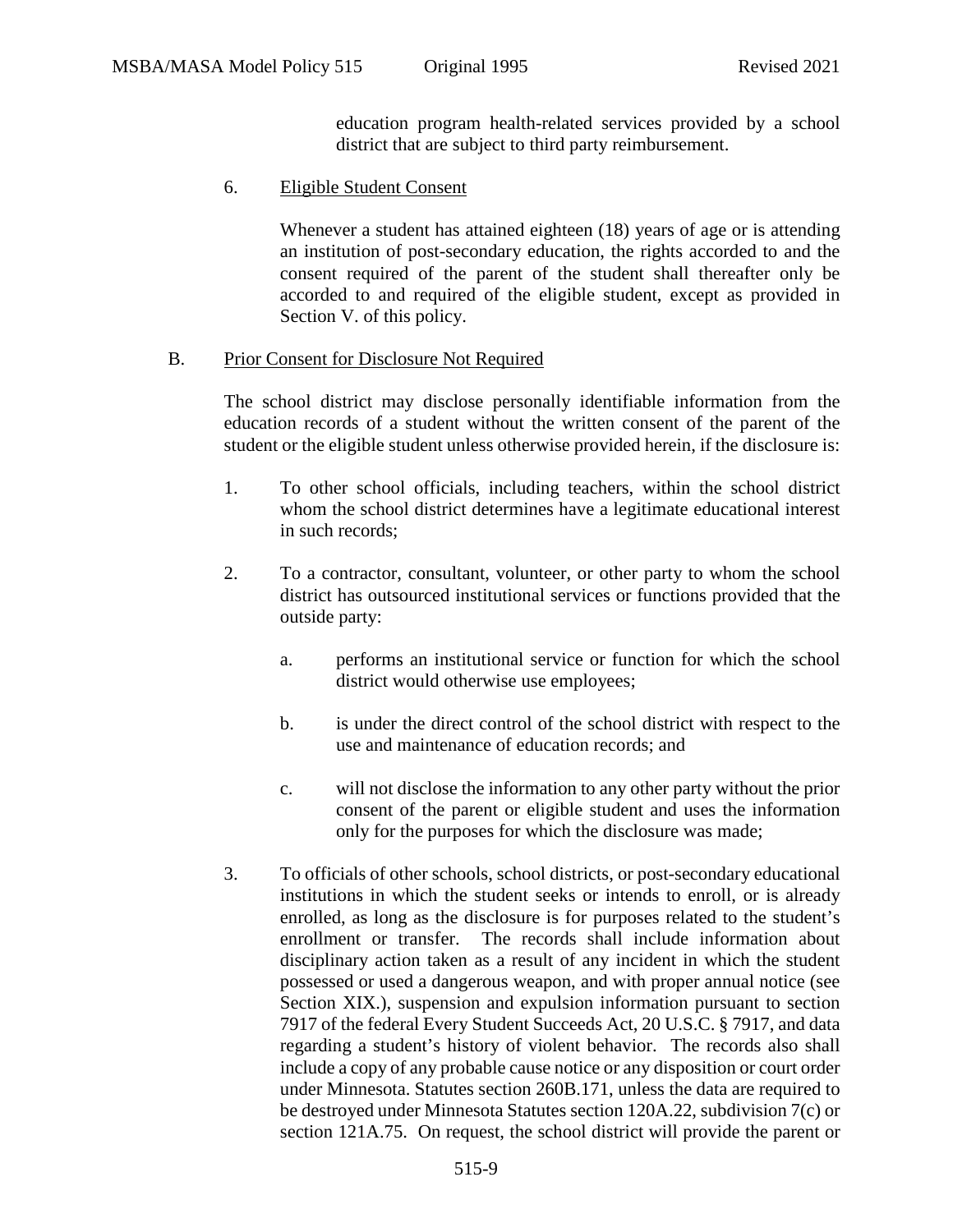eligible student with a copy of the education records that have been transferred and provide an opportunity for a hearing to challenge the content of those records in accordance with Section XV. of this policy;

- 4. To authorized representatives of the Comptroller General of the United States, the Attorney General of the United States, the Secretary of the U.S. Department of Education, or the Commissioner of the State Department of Education or his or her representative, subject to the conditions relative to such disclosure provided under federal law;
- 5. In connection with financial aid for which a student has applied or has received, if the information is necessary for such purposes as to:
	- a. determine eligibility for the aid;
	- b. determine the amount of the aid;
	- c. determine conditions for the aid; or
	- d. enforce the terms and conditions of the aid.

"Financial aid" for purposes of this provision means a payment of funds provided to an individual or a payment in kind of tangible or intangible property to the individual that is conditioned on the individual's attendance at an educational agency or institution;

- 6. To state and local officials or authorities to whom such information is specifically allowed to be reported or disclosed pursuant to state statute adopted:
	- a. before November 19, 1974, if the allowed reporting or disclosure concerns the juvenile justice system and such system's ability to effectively serve the student whose records are released; or
	- b. after November 19, 1974, if the reporting or disclosure allowed by state statute concerns the juvenile justice system and the system's ability to effectively serve, prior to adjudication, the student whose records are released, provided the officials and authorities to whom the records are disclosed certify in writing to the school district that the data will not be disclosed to any other party, except as provided by state law, without the prior written consent of the parent of the student. At a minimum, the school district shall disclose the following information to the juvenile justice system under this paragraph: a student's full name, home address, telephone number, and date of birth; a student's school schedule, attendance record, and photographs, if any; and parents' names, home addresses, and telephone numbers;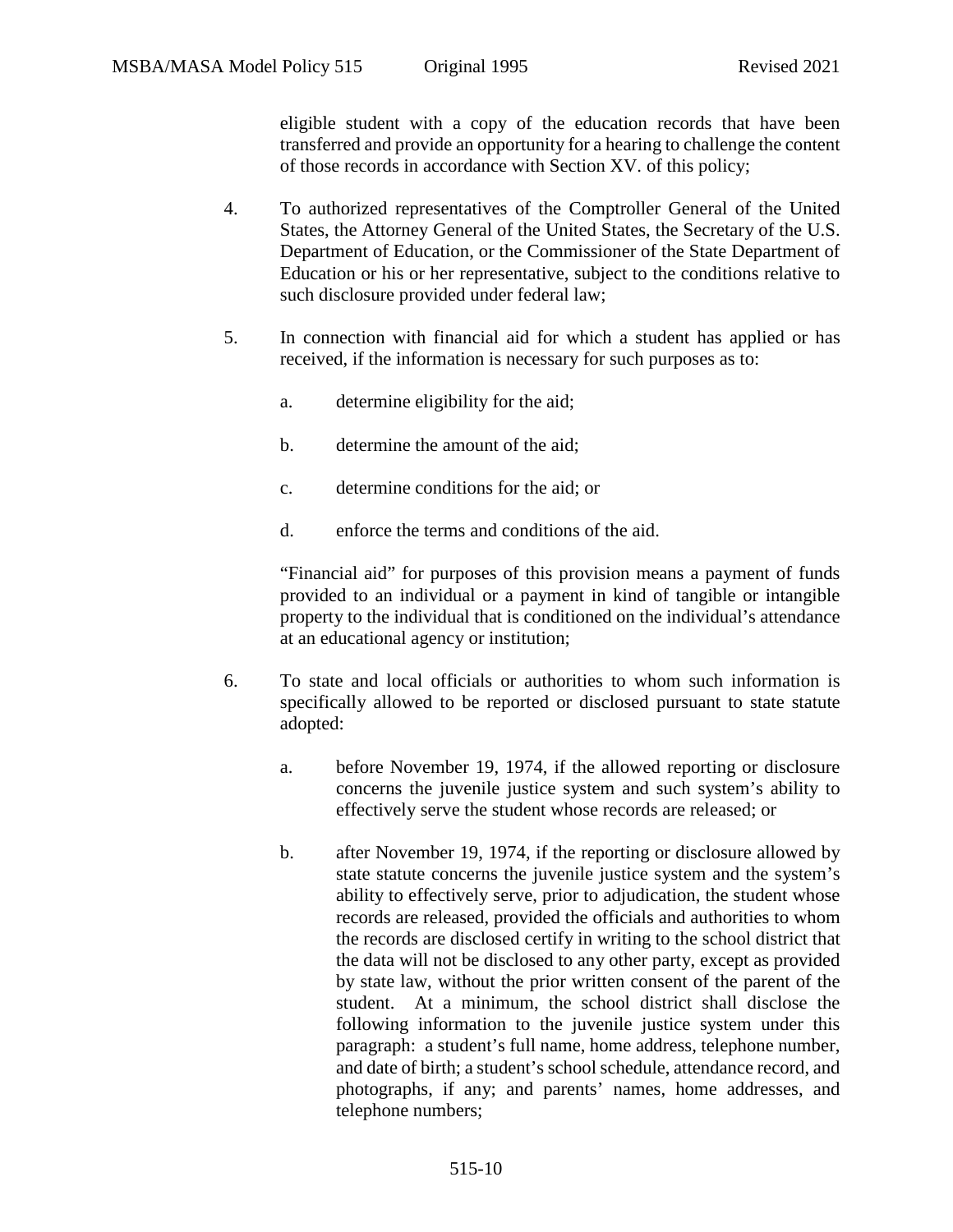- 7. To organizations conducting studies for or on behalf of educational agencies or institutions for the purpose of developing, validating, or administering predictive tests, administering student aid programs, or improving instruction; provided that the studies are conducted in a manner which does not permit the personal identification of parents or students by individuals other than representatives of the organization who have a legitimate interest in the information, the information is destroyed when no longer needed for the purposes for which the study was conducted, and the school district enters into a written agreement with the organization that: (a) specifies the purpose, scope, and duration of the study or studies and the information to be disclosed; (b) requires the organization to use personally identifiable information from education records only to meet the purpose or purposes of the study as stated in the written agreement; (c) requires the organization to conduct the study in a manner that does not permit personal identification of parents and students by anyone other than representatives of the organization with legitimate interests; and (d) requires the organization to destroy all personally identifiable information when information is no longer needed for the purposes for which the study was conducted and specifies the time period in which the information must be destroyed. For purposes of this provision, the term, "organizations," includes, but is not limited to, federal, state, and local agencies and independent organizations. In the event the Department of Education determines that a third party outside of the school district to whom information is disclosed violates this provision, the school district may not allow that third party access to personally identifiable information from education records for at least five (5) years;
- 8. To accrediting organizations in order to carry out their accrediting functions;
- 9. To parents of a student eighteen (18) years of age or older if the student is a dependent of the parents for income tax purposes;
- 10. To comply with a judicial order or lawfully issued subpoena, provided, however, that the school district makes a reasonable effort to notify the parent or eligible student of the order or subpoena in advance of compliance therewith so that the parent or eligible student may seek protective action, unless the disclosure is in compliance with a federal grand jury subpoena, or any other subpoena issued for law enforcement purposes, and the court or other issuing agency has ordered that the existence or the contents of the subpoena or the information furnished in response to the subpoena not be disclosed, or the disclosure is in compliance with an ex parte court order obtained by the United States Attorney General (or designee not lower than an Assistant Attorney General) concerning investigations or prosecutions of an offense listed in 18 U.S.C.  $\S$  2332b(g)(5)(B), an act of domestic or international terrorism as defined in 18 U.S.C. § 2331, or a parent is a party to a court proceeding involving child abuse and neglect or dependency matters, and the order is issued in the context of the proceeding. If the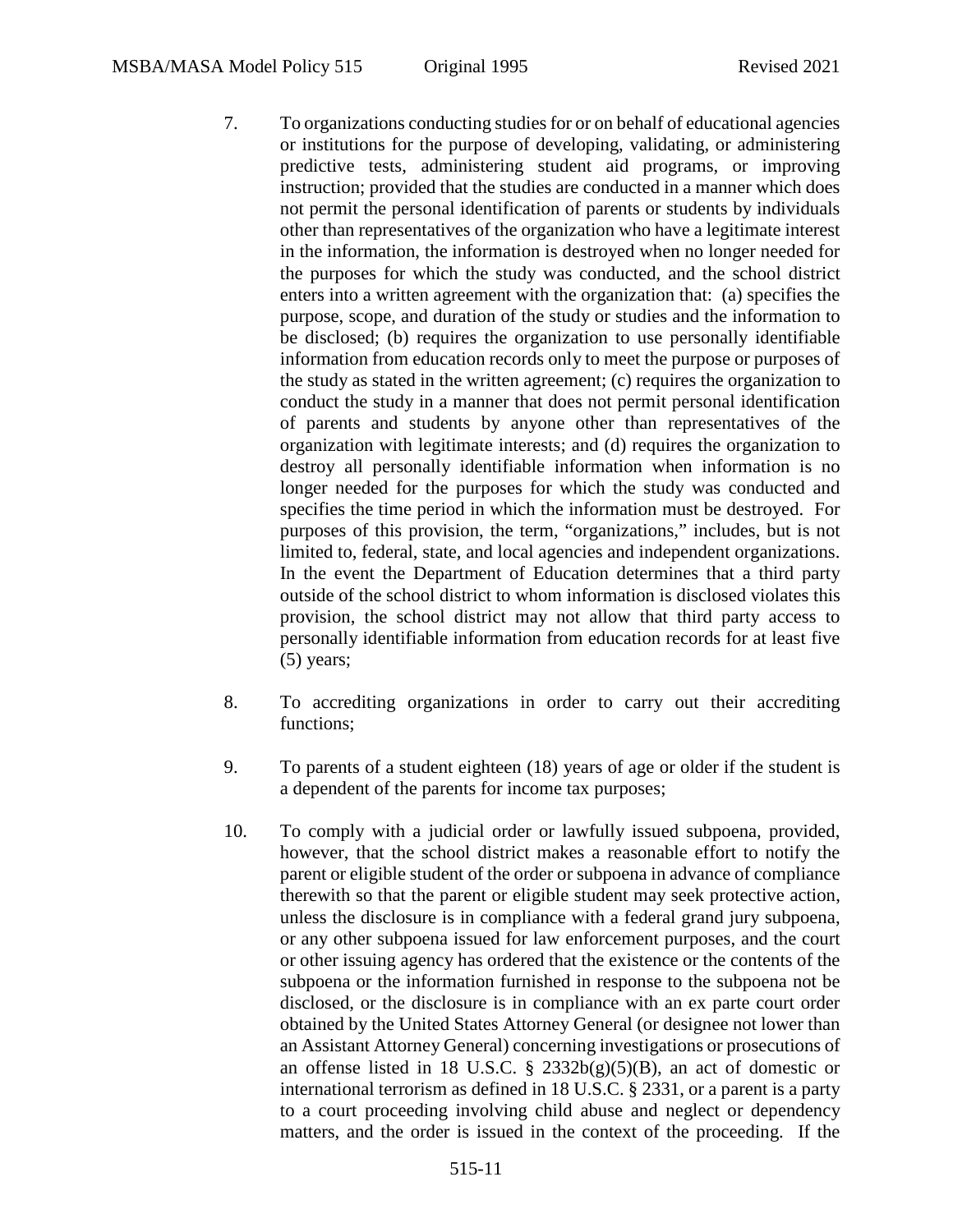school district initiates legal action against a parent or student, it may disclose to the court, without a court order or subpoena, the education records of the student that are relevant for the school district to proceed with the legal action as a plaintiff. Also, if a parent or eligible student initiates a legal action against the school district, the school district may disclose to the court, without a court order or subpoena, the student's education records that are relevant for the school district to defend itself;

- 11. To appropriate parties, including parents of an eligible student, in connection with an emergency if knowledge of the information is necessary to protect the health, including the mental health, or safety of the student or other individuals. The decision is to be based upon information available at the time the threat occurs that indicates that there is an articulable and significant threat to the health or safety of a student or other individuals. In making a determination whether to disclose information under this section, the school district may take into account the totality of the circumstances pertaining to a threat and may disclose information from education records to any person whose knowledge of the information is necessary to protect the health or safety of the student or other students. A record of this disclosure must be maintained pursuant to Section XIII.E. of this policy. In addition, an educational agency or institution may include in the education records of a student appropriate information concerning disciplinary action taken against the student for conduct that posed a significant risk to the safety or well-being of that student, other students, or other members of the school community. This information may be disclosed to teachers and school officials within the school district and/or teachers and school officials in other schools who have legitimate educational interests in the behavior of the student;
- 12. To the juvenile justice system if information about the behavior of a student who poses a risk of harm is reasonably necessary to protect the health or safety of the student or other individuals;
- 13. Information the school district has designated as "directory information" pursuant to Section VII. of this policy;
- 14. To military recruiting officers and post-secondary educational institutions pursuant to Section XI. of this policy;
- 15. To the parent of a student who is not an eligible student or to the student himself or herself;
- 16. To appropriate health authorities to the extent necessary to administer immunization programs and for bona fide epidemiologic investigations which the commissioner of health determines are necessary to prevent disease or disability to individuals in the public educational agency or institution in which the investigation is being conducted;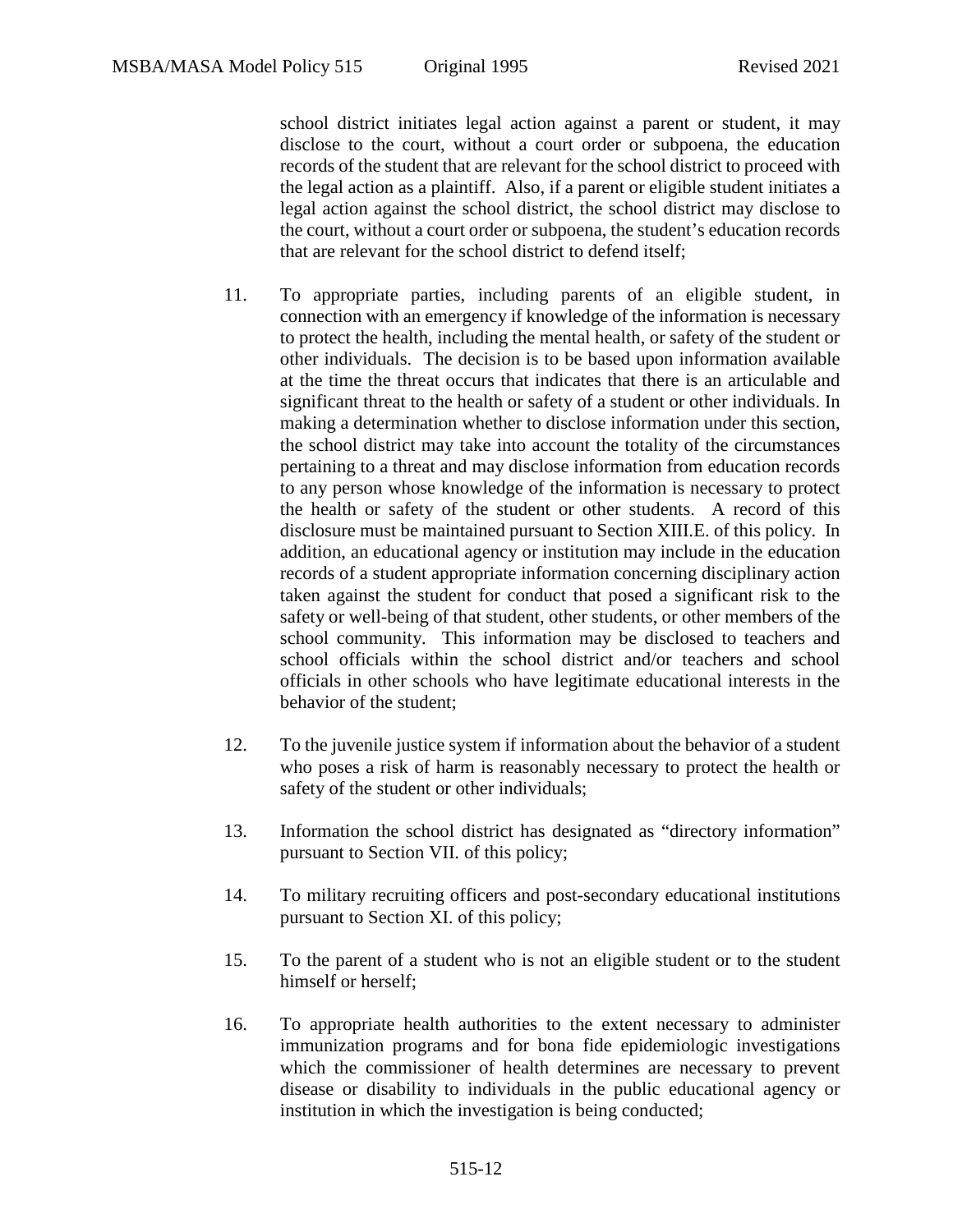- 17. To volunteers who are determined to have a legitimate educational interest in the data and who are conducting activities and events sponsored by or endorsed by the educational agency or institution for students or former students;
- 18. To the juvenile justice system, on written request that certifies that the information will not be disclosed to any other person except as authorized by law without the written consent of the parent of the student:
	- a. the following information about a student must be disclosed: a student's full name, home address, telephone number, date of birth; a student's school schedule, daily attendance record, and photographs, if any; and any parents' names, home addresses, and telephone numbers;
	- b. the existence of the following information about a student, not the actual data or other information contained in the student's education record, may be disclosed provided that a request for access must be submitted on the statutory form and it must contain an explanation of why access to the information is necessary to serve the student: (1) use of a controlled substance, alcohol, or tobacco; (2) assaultive or threatening conduct that could result in dismissal from school under the Pupil Fair Dismissal Act; (3) possession or use of weapons or look-alike weapons; (4) theft; or (5) vandalism or other damage to property. Prior to releasing this information, the principal or chief administrative officer of a school who receives such a request must, to the extent permitted by federal law, notify the student's parent or guardian by certified mail of the request to disclose information. If the student's parent or guardian notifies the school official of an objection to the disclosure within ten (10) days of receiving certified notice, the school official must not disclose the information and instead must inform the requesting member of the juvenile justice system of the objection. If no objection from the parent or guardian is received within fourteen (14) days, the school official must respond to the request for information.

The written requests of the juvenile justice system member(s), as well as a record of any release, must be maintained in the student's file;

19. To the principal where the student attends and to any counselor directly supervising or reporting on the behavior or progress of the student if it is information from a disposition order received by a superintendent under Minnesota Statutes section 260B.171, subdivision 3. The principal must notify the counselor immediately and must place the disposition order in the student's permanent education record. The principal also must notify immediately any teacher or administrator who directly supervises or reports on the behavior or progress of the student whom the principal believes needs the information to work with the student in an appropriate manner, to avoid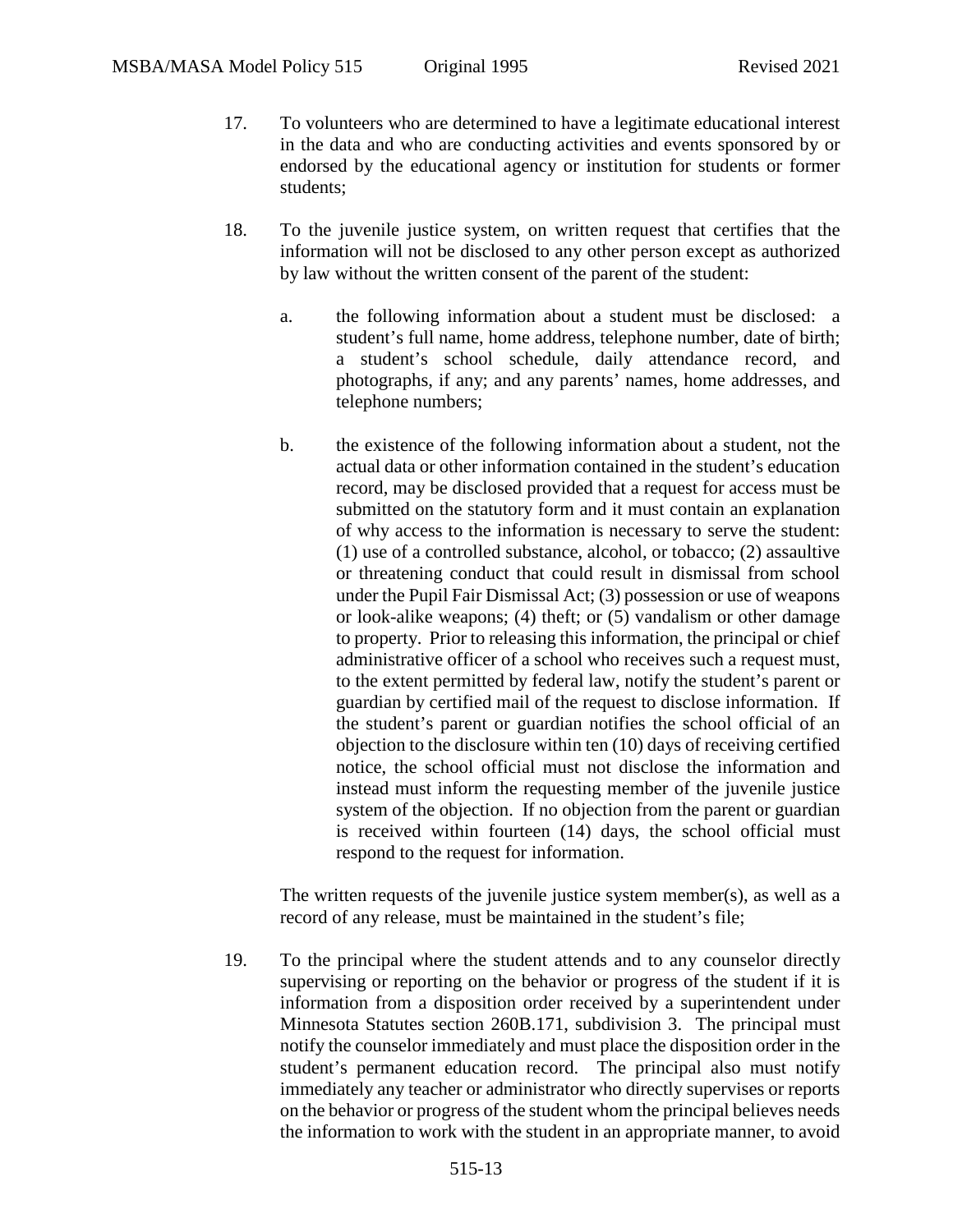being needlessly vulnerable, or to protect other persons from needless vulnerability. The principal may also notify other school district employees, substitutes, and volunteers who are in direct contact with the student if the principal determines that these individual need the information to work with the student in an appropriate manner, to avoid being needlessly vulnerable, or to protect other persons from needless vulnerability. Such notices from the principal must identify the student, outline the offense, and describe any conditions of probation about which the school must provide information if this information is provided in the disposition order. Disposition order information received is private educational data received for the limited purpose of serving the educational needs of the student and protecting students and staff. The information may not be further disseminated by the counselor, teacher, administrator, staff member, substitute, or volunteer except as necessary to serve the student, to protect students and staff, or as otherwise required by law, and only to the student or the student's parent or guardian;

20. To the principal where the student attends if it is information from a peace officer's record of children received by a superintendent under Minnesota Statutes section 260B.171, subdivision 5. The principal must place the information in the student's education record. The principal also must notify immediately any teacher, counselor, or administrator directly supervising the student whom the principal believes needs the information to work with the student in an appropriate manner, to avoid being needlessly vulnerable, or to protect other persons from needless vulnerability. The principal may also notify other district employees, substitutes, and volunteers who are in direct contact with the student if the principal determines that these individuals need the information to work with the student in an appropriate manner, to avoid being needlessly vulnerable, or to protect other persons from needless vulnerability. Such notices from the principal must identify the student and describe the alleged offense if this information is provided in the peace officer's notice. Peace officer's record information received is private educational data received for the limited purpose of serving the educational needs of the student and protecting students and staff. The information must not be further disseminated by the counselor, teacher administrator, staff member, substitute, or volunteer except to communicate with the student or the student's parent or guardian as necessary to serve the student, to protect students and staff, or as otherwise required by law.

The principal must delete the peace officer's record from the student's education record, destroy the data, and make reasonable efforts to notify any teacher, counselor, staff member, administrator, substitute, or volunteer who received information from the peace officer's record if the county attorney determines not to proceed with a petition or directs the student into a diversion or mediation program or if a juvenile court makes a decision on a petition and the county attorney or juvenile court notifies the superintendent of such action;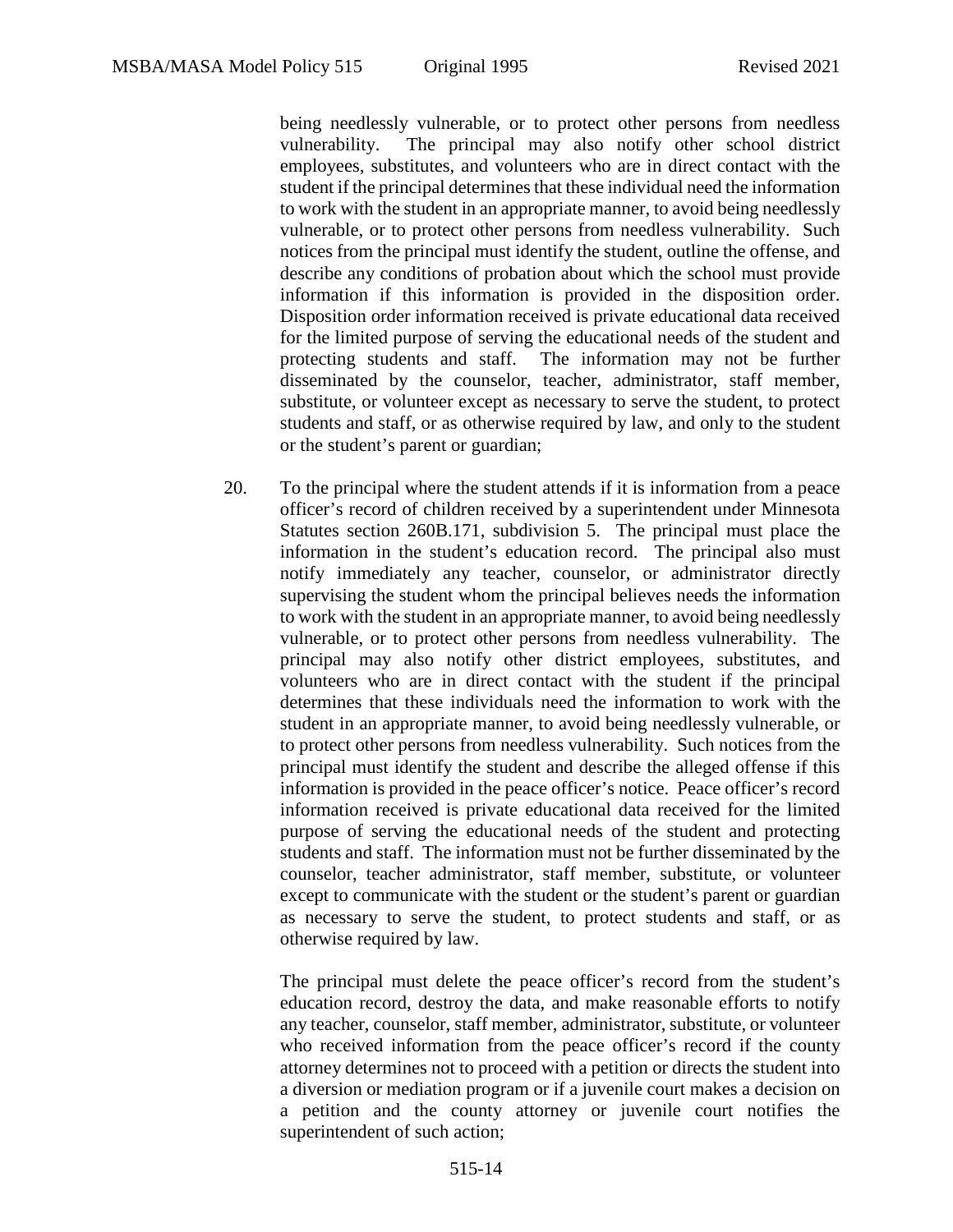- 21. To the Secretary of Agriculture, or authorized representative from the Food and Nutrition Service or contractors acting on behalf of the Food and Nutrition Service, for the purposes of conducting program monitoring, evaluations, and performance measurements of state and local educational and other agencies and institutions receiving funding or providing benefits of one or more programs authorized under the National School Lunch Act or the Child Nutrition Act of 1966 for which the results will be reported in an aggregate form that does not identify any individual, on the conditions that: (a) any data collected shall be protected in a manner that will not permit the personal identification of students and their parents by other than the authorized representatives of the Secretary; and (b) any personally identifiable data shall be destroyed when the data are no longer needed for program monitoring, evaluations, and performance measurements; or
- 22. To an agency caseworker or other representative of a State or local child welfare agency, or tribal organization (as defined in 25 U.S.C. § 5304), who has the right to access a student's case plan, as defined and determined by the State or tribal organization, when such agency or organization is legally responsible, in accordance with State or tribal law, for the care and protection of the student, provided that the education records, or the personally identifiable information contained in such records, of the student will not be disclosed by such agency or organization, except to an individual or entity engaged in addressing the student's education needs and authorized by such agency or organization to receive such disclosure and such disclosure is consistent with the State or tribal laws applicable to protecting the confidentiality of a student's education records.

#### C. Nonpublic School Students

The school district may disclose personally identifiable information from the education records of a nonpublic school student, other than a student who receives shared time educational services, without the written consent of the parent of the student or the eligible student unless otherwise provided herein, if the disclosure is:

- 1. Pursuant to a valid court order;
- 2. Pursuant to a statute specifically authorizing access to the private data; or
- 3. To appropriate health authorities to the extent necessary to administer immunization programs and for bona fide epidemiological investigations which the commissioner of health determines are necessary to prevent disease or disability to individuals in the public educational agency or institution in which the investigation is being conducted.

#### **VII. RELEASE OF DIRECTORY INFORMATION**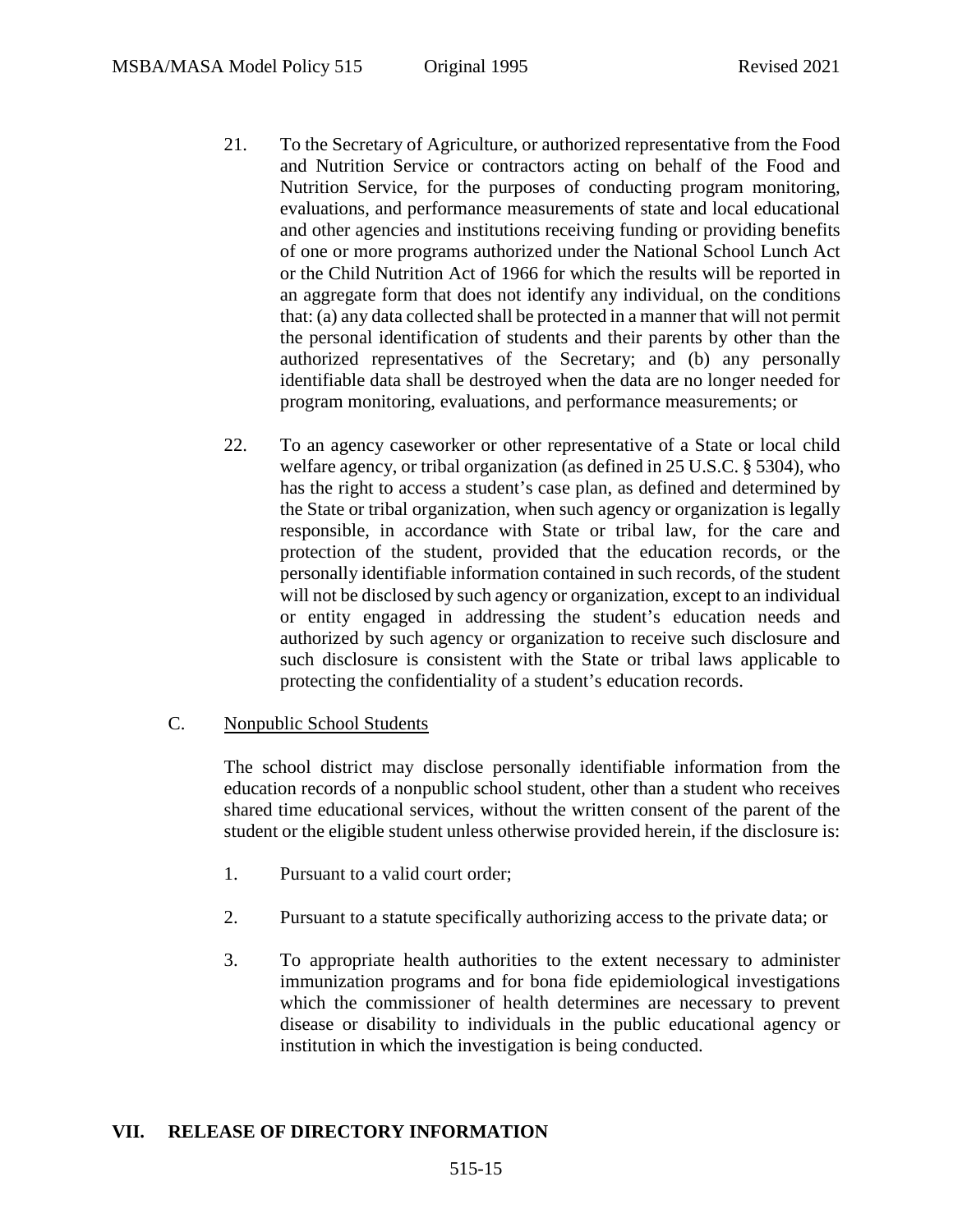## A. Classification

Directory information is public except as provided herein.

## B. Former Students

Unless a former student validly opted out of the release of directory information while the student was in attendance and has not rescinded the opt out request at any time, the school district may disclose directory information from the education records generated by it regarding the former student without meeting the requirements of Paragraph C. of this section. In addition, under an explicit exclusion from the definition of an "education record," the school district may release records that only contain information about an individual obtained after he or she is no longer a student at the school district and that are not directly related to the individual's attendance as a student (e.g., a student's activities as an alumnus of the school district).

## C. Present Students and Parents

The school district may disclose directory information from the education records of a student and information regarding parents without prior written consent of the parent of the student or eligible student, except as provided herein. Prior to such disclosure the school district shall:

- 1. Annually give public notice by any means that are reasonably likely to inform the parents and eligible students of:
	- a. the types of personally identifiable information regarding students and/or parents that the school district has designated as directory information;
	- b. the parent's or eligible student's right to refuse to let the school district designate any or all of those types of information about the student and/or the parent as directory information; and
	- c. the period of time in which a parent or eligible student has to notify the school district in writing that he or she does not want any or all of those types of information about the student and/or the parent designated as directory information.
- 2. Allow a reasonable period of time after such notice has been given for a parent or eligible student to inform the school district in writing that any or all of the information so designated should not be disclosed without the parent's or eligible student's prior written consent, except as provided in Section VI. of this policy.
- 3. A parent or eligible student may not opt out of the directory information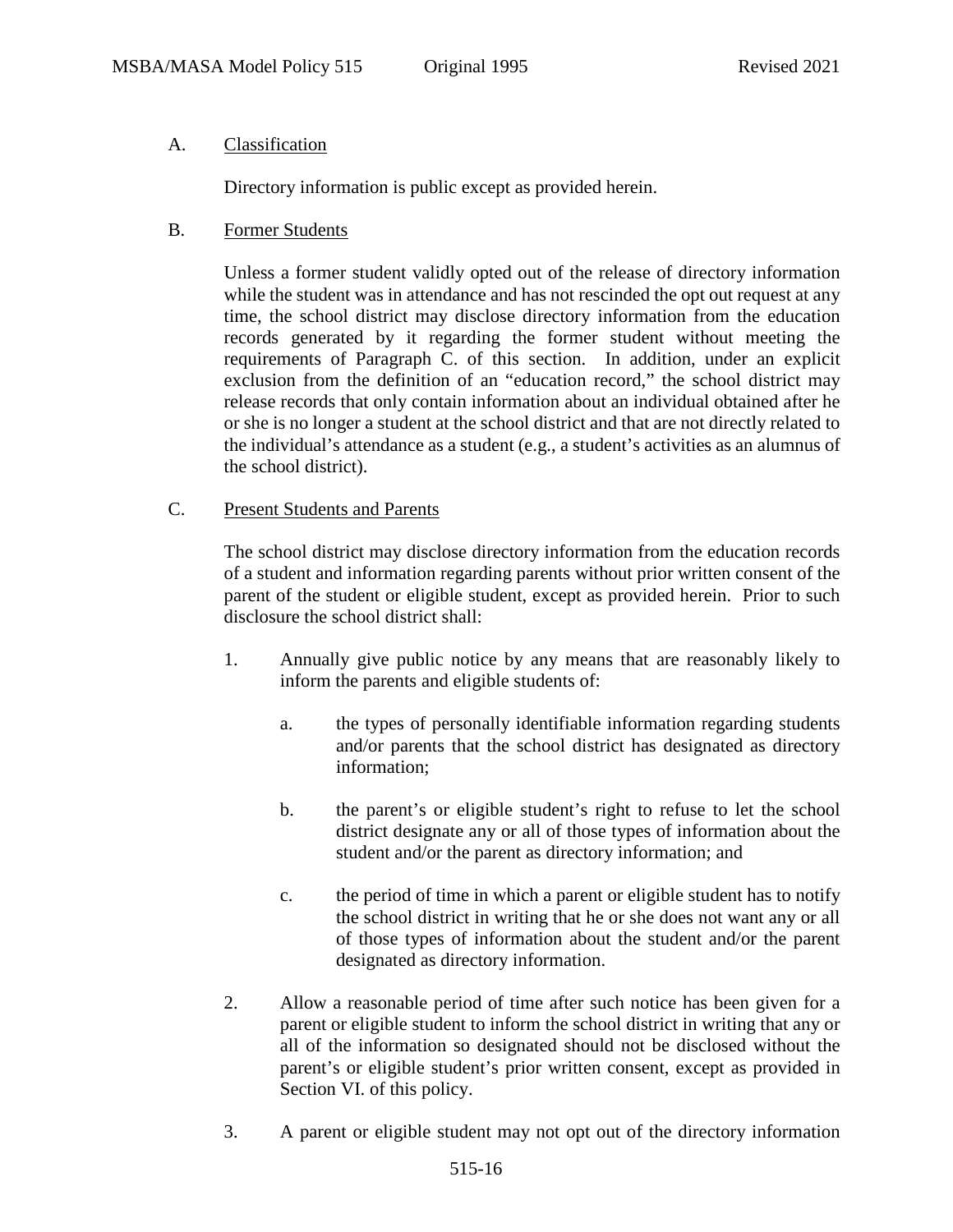disclosures to:

- a. prevent the school district from disclosing or requiring the student to disclose the student's name, ID, or school district e-mail address in a class in which the student is enrolled; or
- b. prevent the school district from requiring a student to wear, to display publicly, or to disclose a student ID card or badge that exhibits information that may be designated as directory information and that has been properly designated by the school district as directory information.
- 4. The school district shall not disclose or confirm directory information without meeting the written consent requirements contained in Section VI.A. of this policy if a student's social security number or other nondirectory information is used alone or in combination with other data elements to identify or help identify the student or the student's records.

### D. Procedure for Obtaining Nondisclosure of Directory Information

The parent's or eligible student's written notice shall be directed to the responsible authority and shall include the following:

- 1. Name of the student and/or parent, as appropriate;
- 2. Home address;
- 3. School presently attended by student;
- 4. Parent's legal relationship to student, if applicable; and
- 5. Specific categories of directory information to be made not public without the parent's or eligible student's prior written consent, which shall only be applicable for that school year.
- E. Duration

The designation of any information as directory information about a student or parents will remain in effect for the remainder of the school year unless the parent or eligible student provides the written notifications provided herein.

## **VIII. DISCLOSURE OF PRIVATE RECORDS**

A. Private Records

For the purposes herein, education records are records which are classified as private data on individuals by state law and which are accessible only to the student who is the subject of the data and the student's parent if the student is not an eligible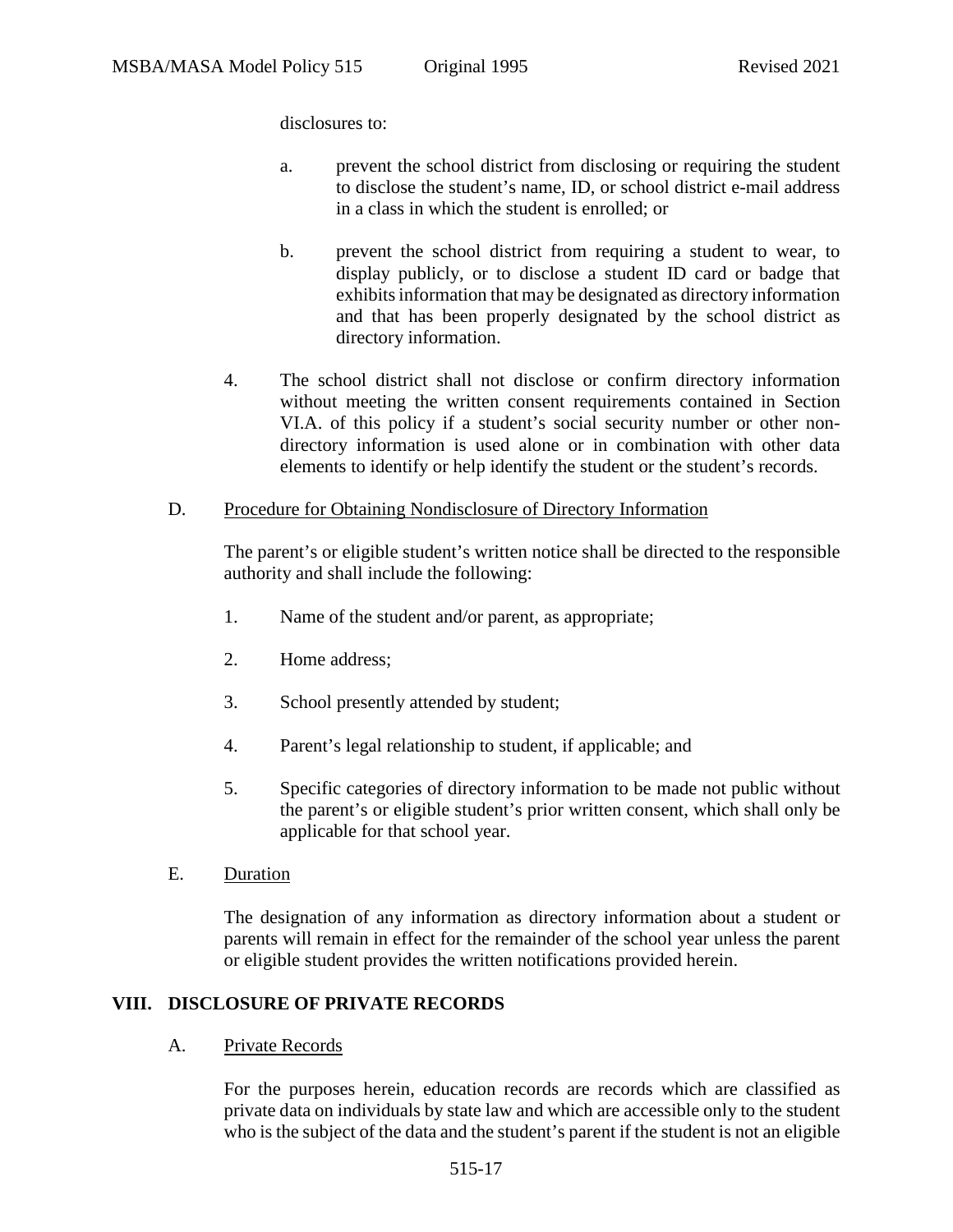student. The school district may not disclose private records or their contents except as summary data, or except as provided in Section VI. of this policy, without the prior written consent of the parent or the eligible student. The school district will use reasonable methods to identify and authenticate the identity of parents, students, school officials, and any other party to whom personally identifiable information from education records is disclosed.

#### B. Private Records Not Accessible to Parent

In certain cases, state law intends, and clearly provides, that certain information contained in the education records of the school district pertaining to a student be accessible to the student alone, and to the parent only under special circumstances, if at all.

- 1. The responsible authority may deny access to private data by a parent when a minor student who is the subject of that data requests that the responsible authority deny such access. The minor student's request must be submitted in writing setting forth the reasons for denying access to the parent and must be signed by the minor. Upon receipt of such request the responsible authority shall determine if honoring the request to deny the parent access would be in the best interest of the minor data subject. In making this determination the responsible authority shall consider the following factors:
	- a. whether the minor is of sufficient age and maturity to be able to explain the reasons for and understand the consequences of the request to deny access;
	- b. whether the personal situation of the minor is such that denying parental access may protect the minor data subject from physical or emotional harm;
	- c. whether there are grounds for believing that the minor data subject's reasons for precluding parental access are reasonably accurate;
	- d. whether the data in question is of such a nature that disclosure of it to the parent may lead to physical or emotional harm to the minor data subject; and
	- e. whether the data concerns medical, dental or other health services provided pursuant to Minnesota Statutes sections 144.341-144.347, in which case the data may be released only if the failure to inform the parent would seriously jeopardize the health of the minor.
- C. Private Records Not Accessible to Student

Students shall not be entitled to access to private data concerning financial records and statements of the student's parent or any information contained therein.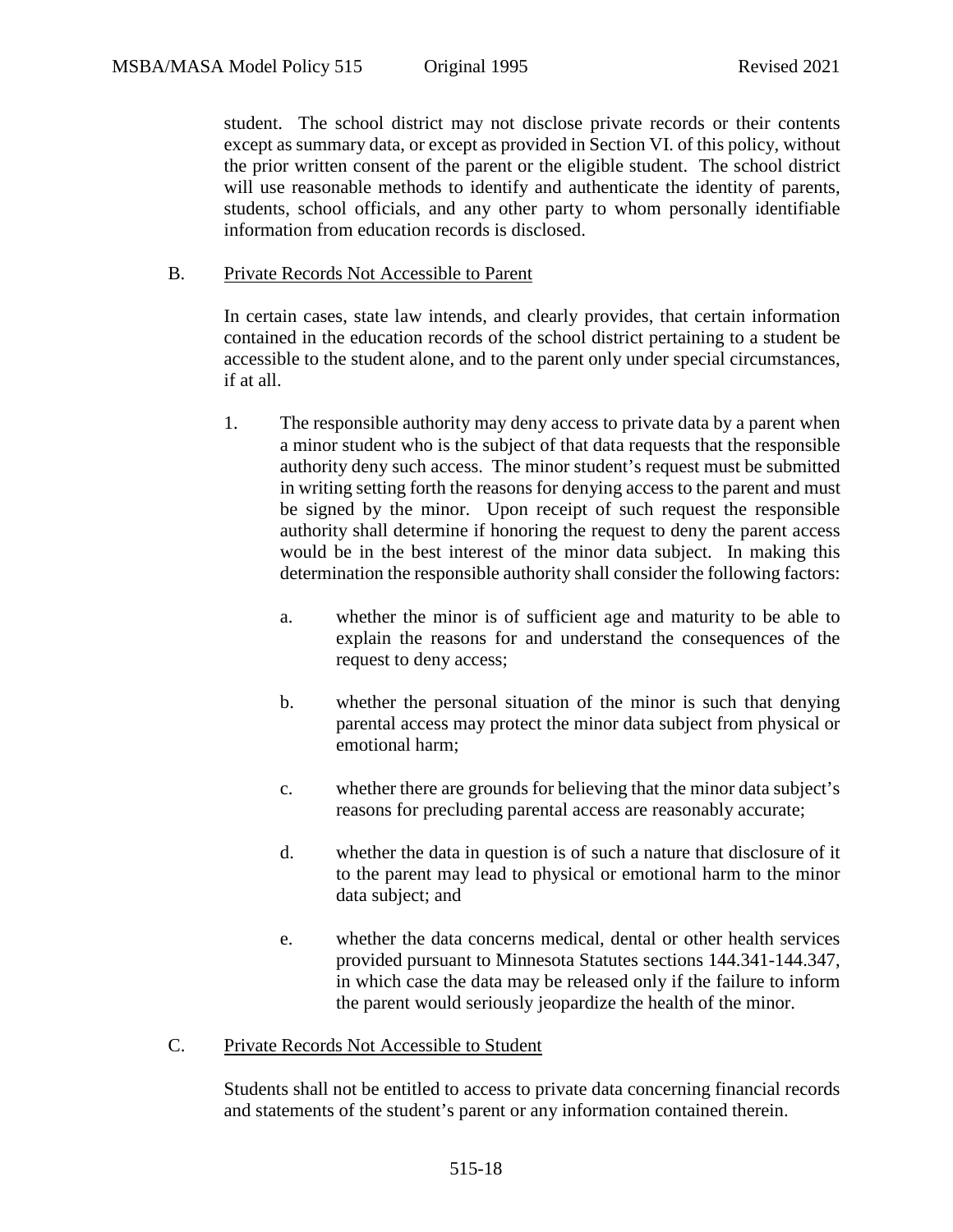## D. Military-Connected Youth Identifier

When a school district updates its enrollment forms in the ordinary course of business, the school district must include a box on the enrollment form to allow students to self-identify as a military-connected youth. For purposes of this section, a "military-connected youth" means having an immediate family member, including a parent or sibling, who is currently in the armed forces either as a reservist or on active duty or has recently retired from the armed forces. Data collected under this provision is private data on individuals, but summary data may be published by the Department of Education.

## **IX. DISCLOSURE OF CONFIDENTIAL RECORDS**

## A. Confidential Records

Confidential records are those records and data contained therein which are made not public by state or federal law, and which are inaccessible to the student and the student's parents or to an eligible student.

### B. Reports Under the Maltreatment of Minors Reporting Act

Pursuant to Minnesota Statutes Chapter 260E , written copies of reports pertaining to a neglected and/or physically and/or sexually abused child shall be accessible only to the appropriate welfare and law enforcement agencies. In respect to other parties, such data shall be confidential and will not be made available to the parent or the subject individual by the school district. The subject individual, however, may obtain a copy of the report from either the local welfare agency, county sheriff, or the local police department subject to the provisions of Minnesota Statutes Chapter 260E .

Regardless of whether a written report is made under Minnesota Statutes Chapter 260E, as soon as practicable after a school receives information regarding an incident that may constitute maltreatment of a child in a school facility, the school shall inform the parent, legal guardian, or custodian of the child that an incident occurred that may constitute maltreatment of the child, when the incident occurred, and the nature of the conduct that may constitute maltreatment.

## C. Investigative Data

Data collected by the school district as part of an active investigation undertaken for the purpose of the commencement or defense of pending civil legal action, or are retained in anticipation of a pending civil legal action are classified as protected nonpublic data in the case of data not on individuals, and confidential data in the case of data on individuals.

1. The school district may make any data classified as protected non-public or confidential pursuant to this subdivision accessible to any person, agency, or the public if the school district determines that such access will aid the law enforcement process, promote public health or safety, or dispel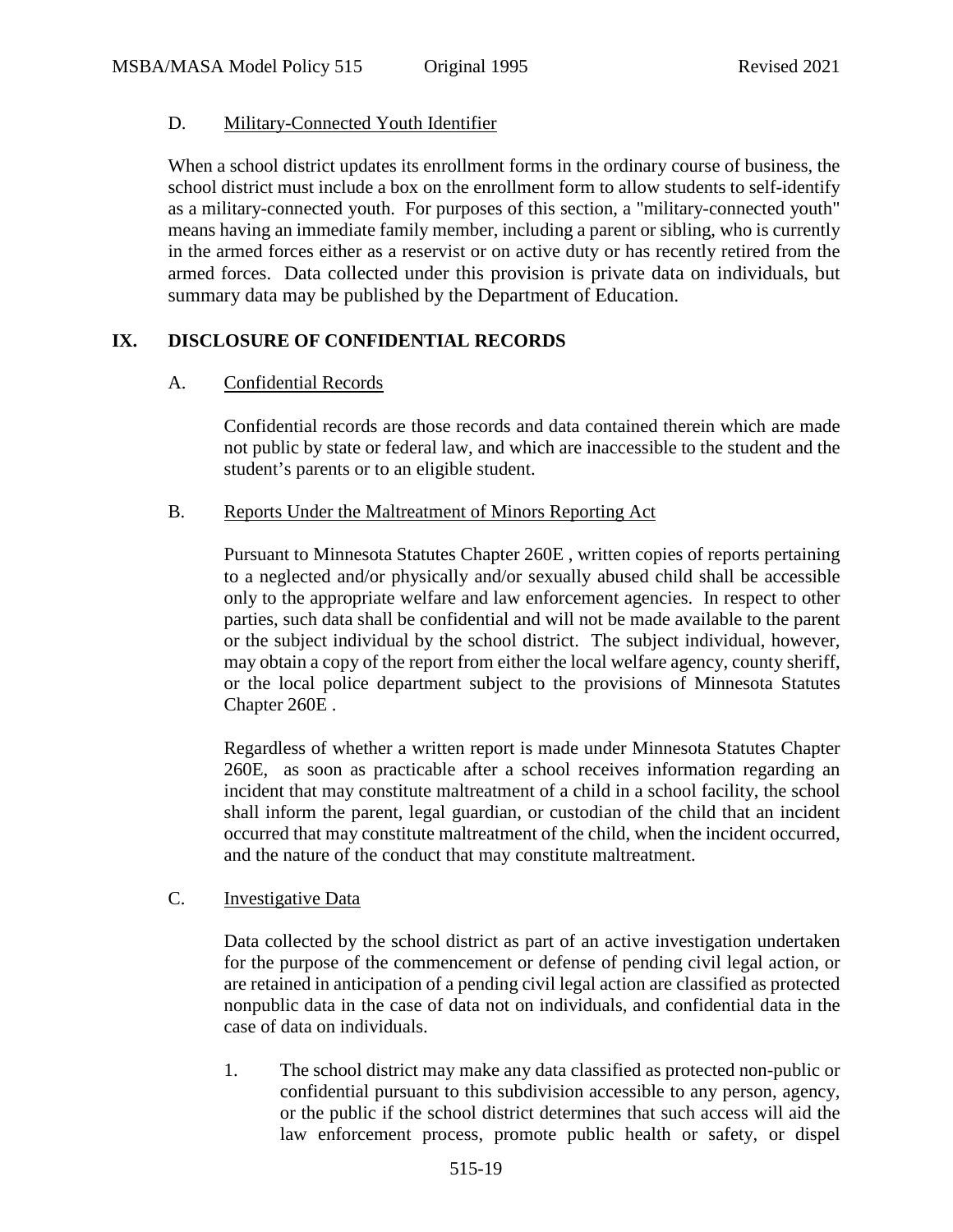widespread rumor or unrest.

- 2. A complainant has access to a statement he or she provided to the school district.
- 3. Parents or eligible students may have access to investigative data of which the student is the subject, but only to the extent the data is not inextricably intertwined with data about other school district students, school district employees, and/or attorney data as defined in Minnesota Statutes section 13.393.
- 4. Once a civil investigation becomes inactive, civil investigative data becomes public unless the release of the data would jeopardize another pending civil legal action, except for those portions of such data that are classified as not public data under state or federal law. Any civil investigative data presented as evidence in court or made part of a court record shall be public. For purposes of this provision, a civil investigation becomes inactive upon the occurrence of any of the following events:
	- a. a decision by the school district, or by the chief attorney for the school district, not to pursue the civil legal action. However, such investigation may subsequently become active if the school district or its attorney decides to renew the civil legal action;
	- b. the expiration of the time to file a complaint under the statute of limitations or agreement applicable to the civil legal action; or
	- c. the exhaustion or expiration of rights of appeal by either party to the civil legal action.
- 5. A "pending civil legal action" for purposes of this subdivision is defined as including, but not limited to, judicial, administrative, or arbitration proceedings.
- D. Chemical Abuse Records

To the extent the school district maintains records of the identity, diagnosis, prognosis, or treatment of any student which are maintained in connection with the performance of any drug abuse prevention function conducted, regulated, or directly or indirectly assisted by any department or agency of the United States, such records are classified as confidential and shall be disclosed only for the purposes and under the circumstances expressly authorized by law.

#### **X. DISCLOSURE OF SCHOOL RECORDS PRIOR TO EXCLUSION OR**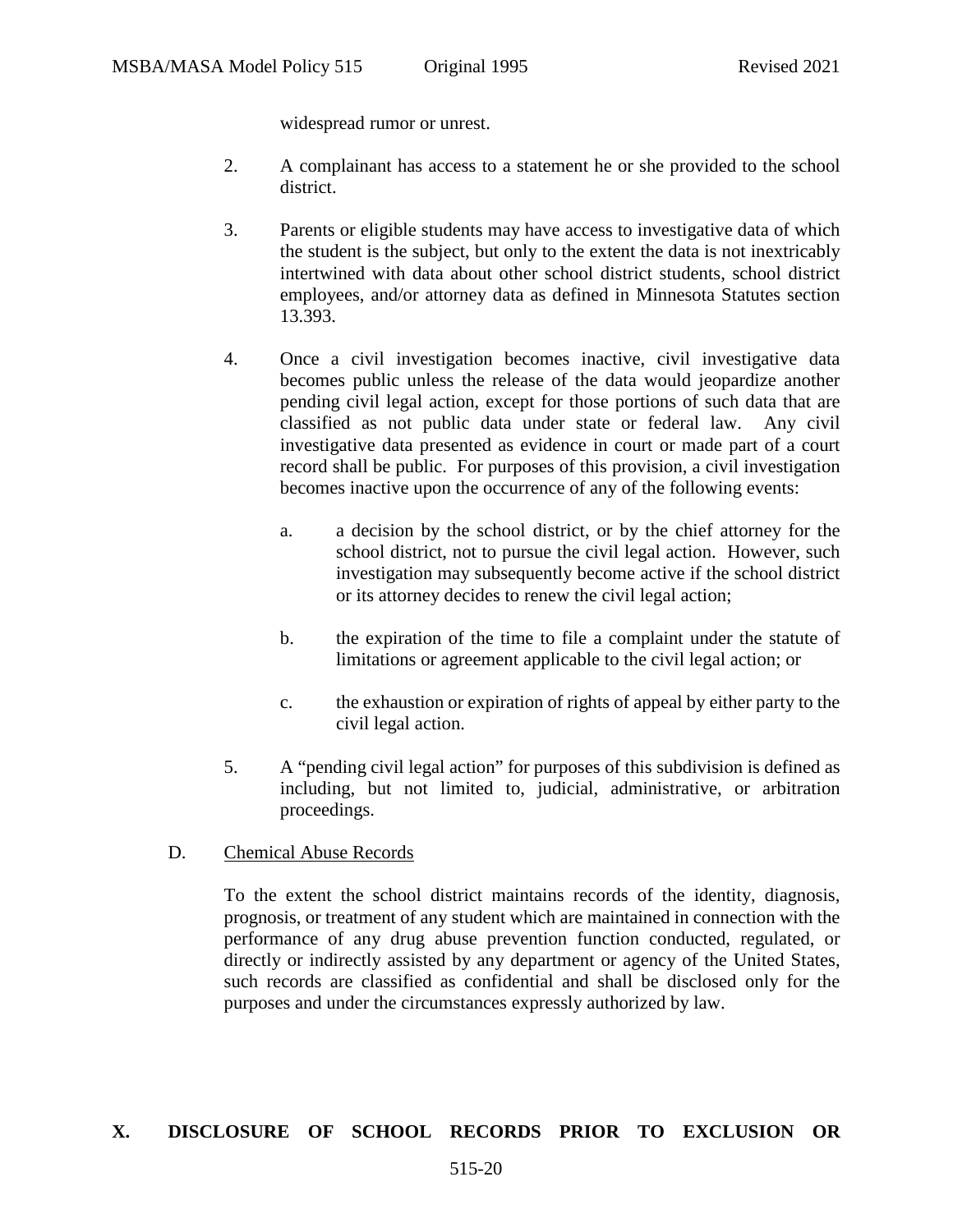## **EXPULSION HEARING**

At a reasonable time prior to any exclusion or expulsion hearing, the student and the student's parent or guardian or representative shall be given access to all school district records pertaining to the student, including any tests or reports upon which the action proposed by the school district may be based, pursuant to the Minnesota Pupil Fair Dismissal Act, Minnesota Statutes section 121A.40, *et seq*.

### **XI. DISCLOSURE OF DATA TO MILITARY RECRUITING OFFICERS AND POST-SECONDARY EDUCATIONAL INSTITUTIONS**

- A. The school district will release the names, addresses, electronic mail address (which shall be the electronic mail addresses provided by the school district, if available, that may be released to military recruiting officers only), and home telephone numbers of students in grades 11 and 12 to military recruiting officers and postsecondary educational institutions within sixty (60) days after the date of the request unless a parent or eligible student has refused in writing to release this data pursuant to Paragraph C. below.
- B. Data released to military recruiting officers under this provision:
	- 1. may be used only for the purpose of providing information to students about military service, state and federal veterans' education benefits, and other career and educational opportunities provided by the military;
	- 2. cannot be further disseminated to any other person except personnel of the recruiting services of the armed forces; and
	- 3. copying fees shall not be imposed.
- C. A parent or eligible student has the right to refuse the release of the name, address, electronic mail addresses (which shall be the electronic mail addresses provided by the school, if available, that may be released to military recruiting officers only) or home telephone number to military recruiting officers and post-secondary educational institutions. To refuse the release of the above information to military recruiting officers and post-secondary educational institutions, a parent or eligible student must notify the responsible authority *[designate title of individual, i.e., building principal]* in writing by *[date]* each year. The written request must include the following information:
	- 1. Name of student and parent, as appropriate;
	- 2. Home address;
	- 3. Student's grade level;
	- 4. School presently attended by student;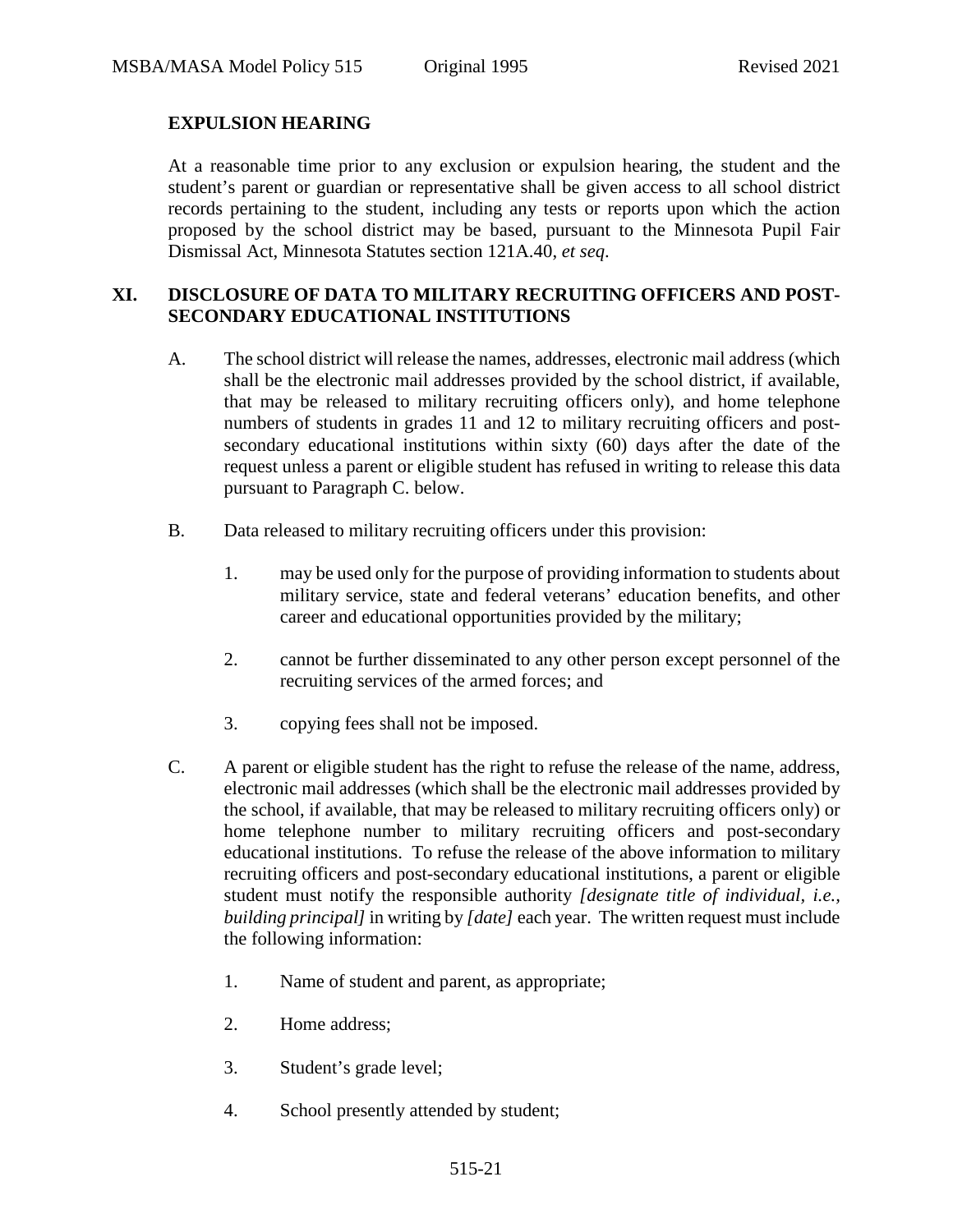- 5. Parent's legal relationship to student, if applicable;
- 6. Specific category or categories of information which are not to be released to military recruiting officers and post-secondary educational institutions; and
- 7. Specific category or categories of information which are not to be released to the public, including military recruiting officers and post-secondary educational institutions.
- D. Annually, the school district will provide public notice by any means that are reasonably likely to inform the parents and eligible students of their rights to refuse to release the names, addresses, and home phone numbers of students in grades 11 and 12 without prior consent.
- E. A parent or eligible student's refusal to release the above information to military recruiting officers and post-secondary educational institutions does not affect the school district's release of directory information to the rest of the public, which includes military recruiting officers and post-secondary educational institutions. In order to make any directory information about a student private, the procedures contained in Section VII. of this policy also must be followed. Accordingly, to the extent the school district has designated the name, address, home phone number, and grade level of students as directory information, absent a request from a parent or eligible student not to release such data, this information will be public data and accessible to members of the public, including military recruiting officers and postsecondary educational institutions.

## **XII. LIMITS ON REDISCLOSURE**

A. Redisclosure

Consistent with the requirements herein, the school district may only disclose personally identifiable information from the education records of a student on the condition that the party to whom the information is to be disclosed will not disclose the information to any other party without the prior written consent of the parent of the student or the eligible student, except that the officers, employees, and agents of any party receiving personally identifiable information under this section may use the information, but only for the purposes for which the disclosure was made.

- B. Redisclosure Not Prohibited
	- 1. Subdivision A. of this section does not prevent the school district from disclosing personally identifiable information under Section VI. of this policy with the understanding that the party receiving the information may make further disclosures of the information on behalf of the school district provided:
		- a. The disclosures meet the requirements of Section VI. of this policy;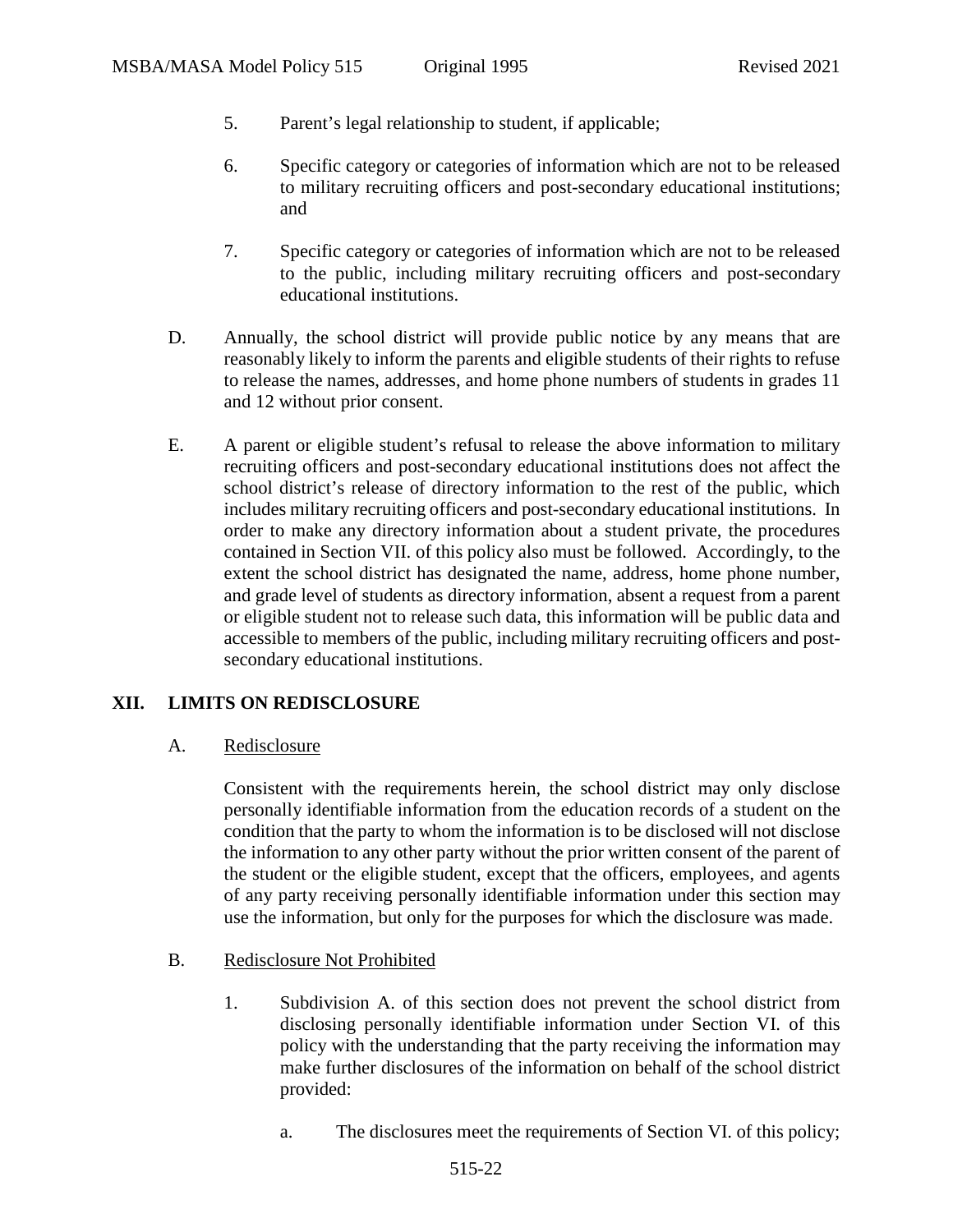and

- b. The school district has complied with the record-keeping requirements of Section XIII. of this policy.
- 2. Subdivision A. of this section does not apply to disclosures made pursuant to court orders or lawfully issued subpoenas or litigation, to disclosures of directory information, to disclosures to a parent or student or to parents of dependent students, or to disclosures concerning sex offenders and other individuals required to register under 42 U.S.C. § 14071. However, the school district must provide the notification required in Section XII.D. of this policy if a redisclosure is made based upon a court order or lawfully issued subpoena.
- C. Classification of Disclosed Data

The information disclosed shall retain the same classification in the hands of the party receiving it as it had in the hands of the school district.

D. Notification

The school district shall inform the party to whom a disclosure is made of the requirements set forth in this section, except for disclosures made pursuant to court orders or lawfully issued subpoenas, disclosure of directory information under Section VII. of this policy, disclosures to a parent or student, or disclosures to parents of a dependent student. In the event that the Family Policy Compliance Office determines that a state or local educational authority, a federal agency headed by an official listed in 34 C.F.R. § 99.31(a)(3), or an authorized representative of a state or local educational authority or a federal agency headed by an official listed in § 99.31(a)(3), or a third party outside of the school district improperly rediscloses personally identifiable information from education records or fails to provide notification required under this section of this policy, the school district may not allow that third party access to personally identifiable information from education records for at least five (5) years.

## **XIII. RESPONSIBLE AUTHORITY; RECORD SECURITY; AND RECORD KEEPING**

## A. Responsible Authority

The responsible authority shall be responsible for the maintenance and security of student records.

B. Record Security

The principal of each school subject to the supervision and control of the responsible authority shall be the records manager of the school, and shall have the duty of maintaining and securing the privacy and/or confidentiality of student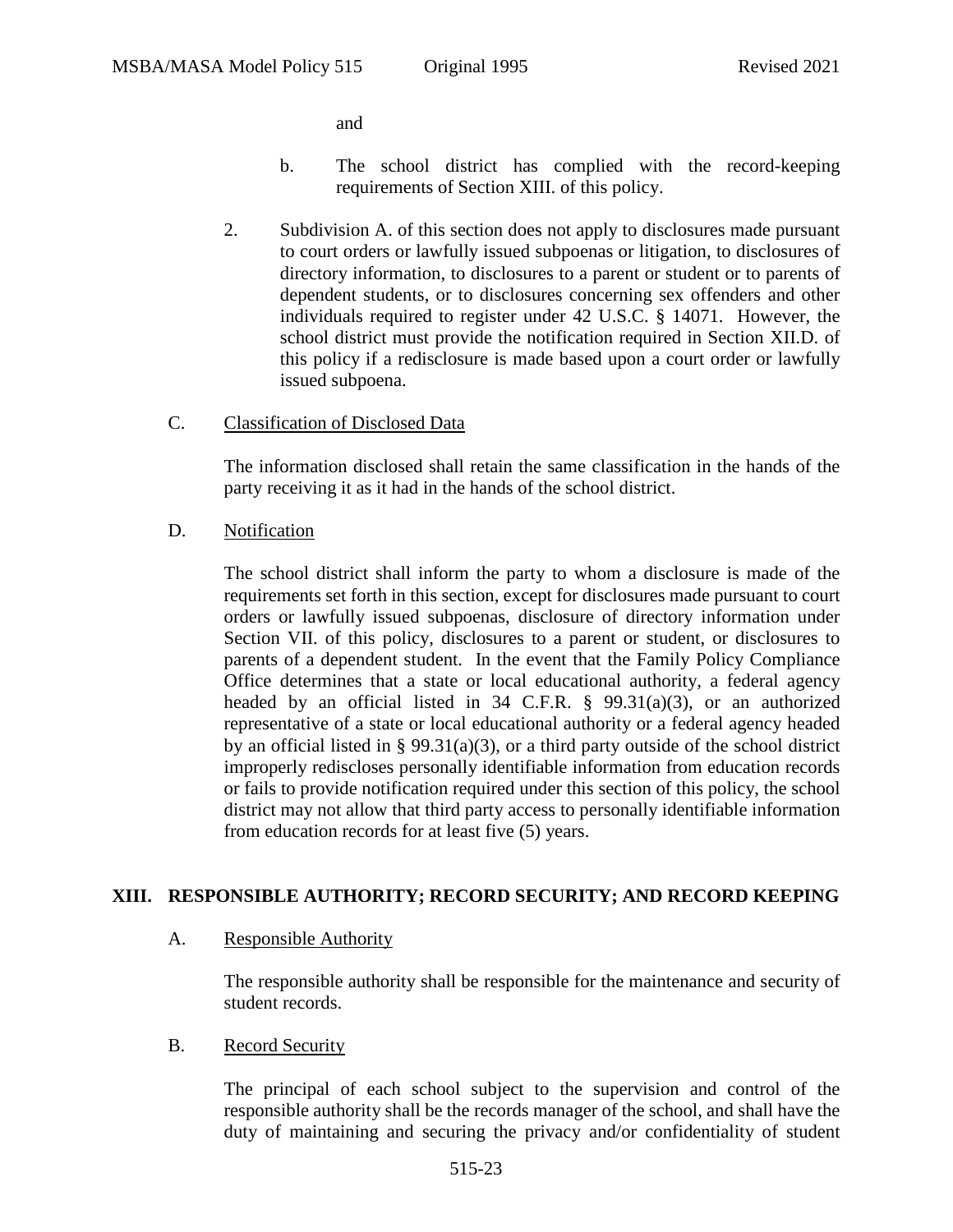records.

C. Plan for Securing Student Records

The building principal shall submit to the responsible authority a written plan for securing students records by September 1 of each school year. The written plan shall contain the following information:

- 1. A description of records maintained;
- 2. Titles and addresses of person(s) responsible for the security of student records;
- 3. Location of student records, by category, in the buildings;
- 4. Means of securing student records; and
- 5. Procedures for access and disclosure.

### D. Review of Written Plan for Securing Student Records

The responsible authority shall review the plans submitted pursuant to Paragraph C. of this section for compliance with the law, this policy and the various administrative policies of the school district. The responsible authority shall then promulgate a chart incorporating the provisions of Paragraph C. which shall be attached to and become a part of this policy.

#### E. Record Keeping

- 1. The principal shall, for each request for and each disclosure of personally identifiable information from the education records of a student, maintain a record, with the education records of the student, that indicates:
	- a. the parties who have requested or received personally identifiable information from the education records of the student;
	- b. the legitimate interests these parties had in requesting or obtaining the information; and
	- c. the names of the state and local educational authorities and federal officials and agencies listed in Section VI.B.4. of this policy that may make further disclosures of personally identifiable information from the student's education records without consent.
- 2. In the event the school district discloses personally identifiable information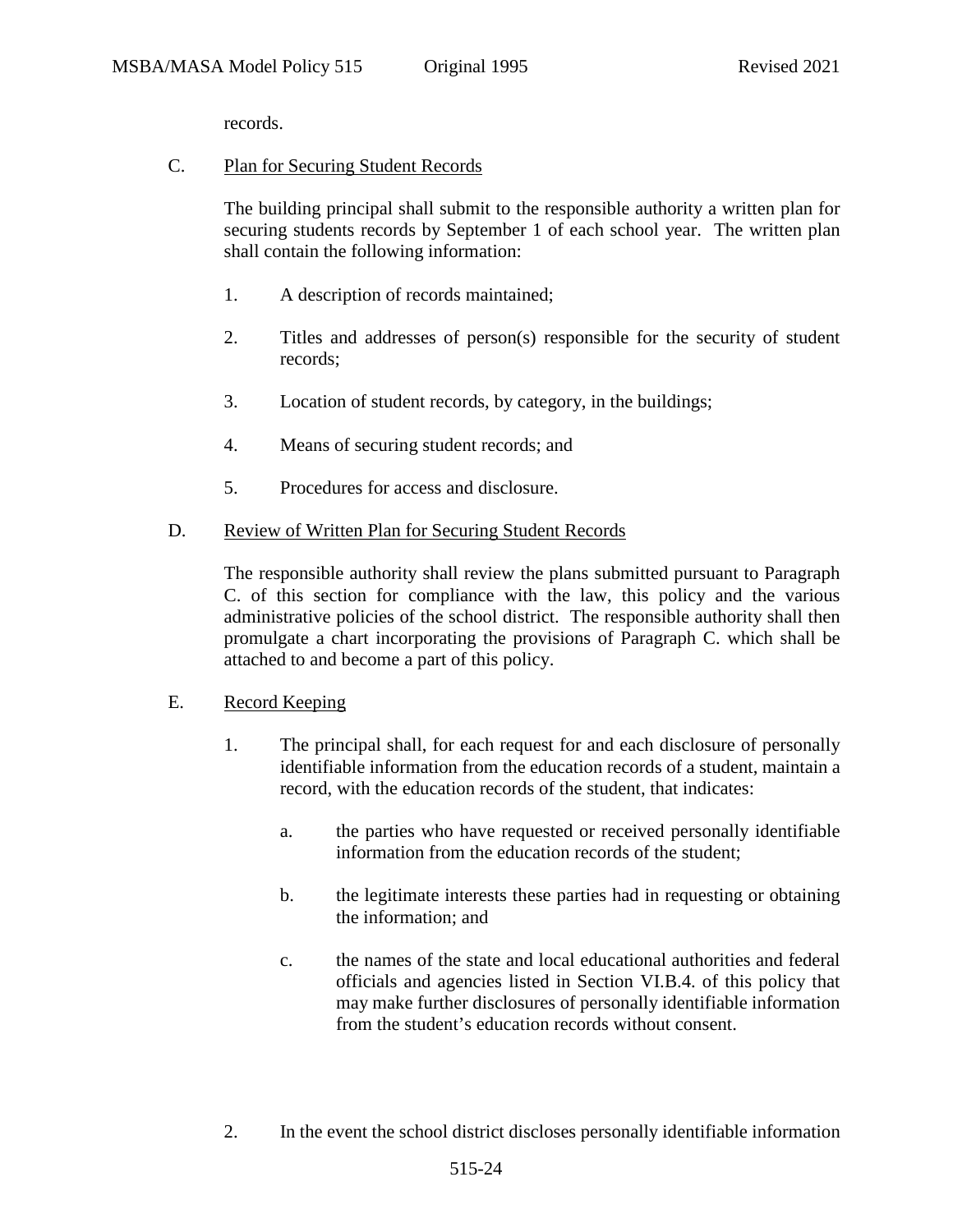from an education record of a student pursuant to Section XII.B. of this policy, the record of disclosure required under this section shall also include:

- a. the names of the additional parties to which the receiving party may disclose the information on behalf of the school district;
- b. the legitimate interests under Section VI. of this policy which each of the additional parties has in requesting or obtaining the information; and
- c. a copy of the record of further disclosures maintained by a state or local educational authority or federal official or agency listed in Section VI.B.4. of this policy in accordance with 34 C.F.R. § 99.32 and to whom the school district disclosed information from an education record. The school district shall request a copy of the record of further disclosures from a state or local educational authority or federal official or agency to whom education records were disclosed upon a request from a parent or eligible student to review the record of requests for disclosure.
- 3. Section XIII.E.1. does not apply to requests by or disclosure to a parent of a student or an eligible student, disclosures pursuant to the written consent of a parent of a student or an eligible student, requests by or disclosures to other school officials under Section VI.B.1. of this policy, to requests for disclosures of directory information under Section VII. of this policy, or to a party seeking or receiving the records as directed by a federal grand jury or other law enforcement subpoena and the issuing court or agency has ordered that the existence or the contents of the subpoena or the information provided in response to the subpoena not be disclosed or as directed by an ex parte court order obtained by the United States Attorney General (or designee not lower than an Assistant Attorney General) concerning investigations or prosecutions of an offense listed in 18. U.S.C. §  $2332b(g)(5)(B)$  or an act of domestic or international terrorism.
- 4. The record of requests of disclosures may be inspected by:
	- a. the parent of the student or the eligible student;
	- b. the school official or his or her assistants who are responsible for the custody of the records; and
	- c. the parties authorized by law to audit the record-keeping procedures of the school district.
- 5. The school district shall record the following information when it discloses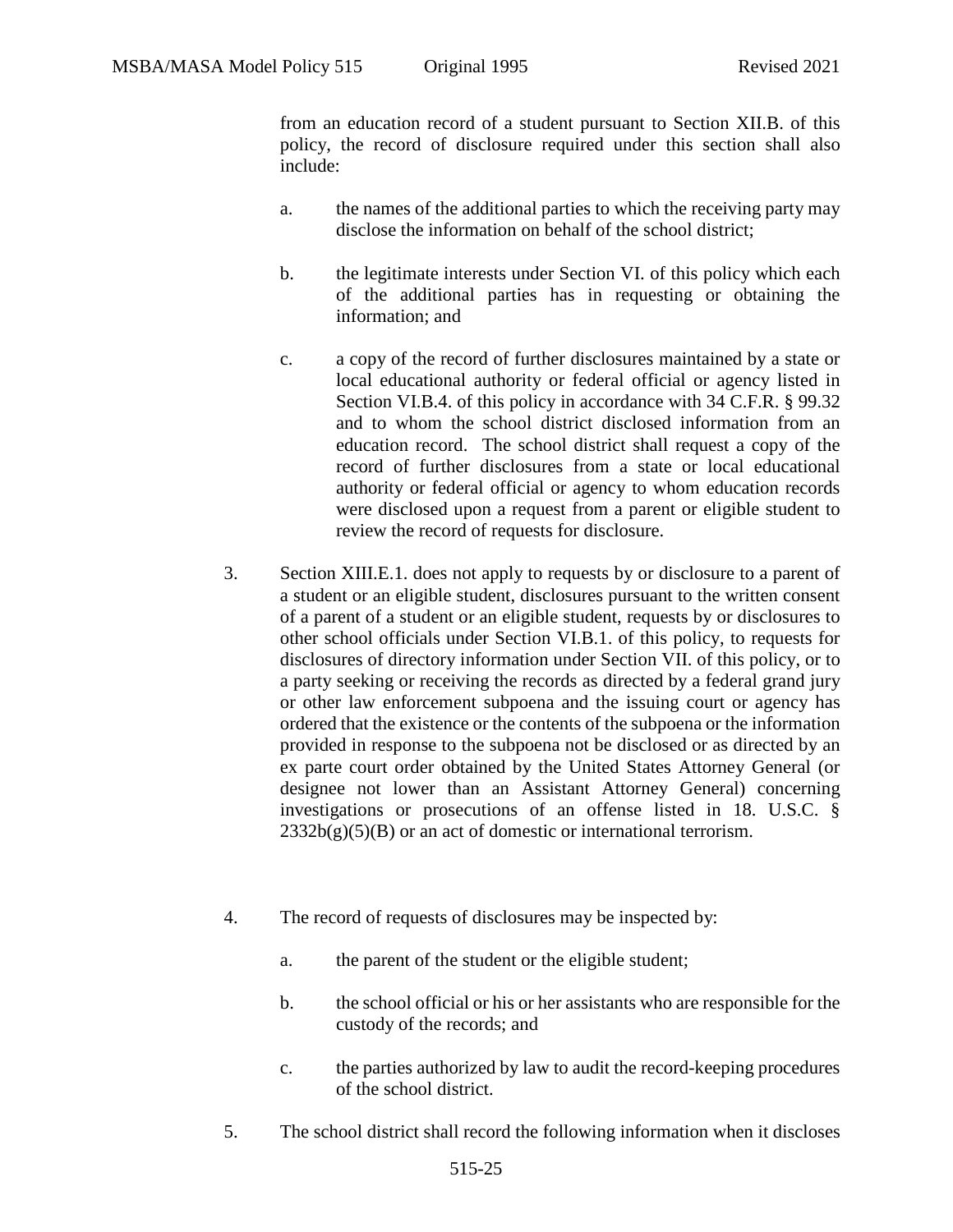personally identifiable information from education records under the health or safety emergency exception:

- a. the articulable and significant threat to the health or safety of a student or other individual that formed the basis for the disclosure; and
- b. the parties to whom the school district disclosed the information.
- 6. The record of requests and disclosures shall be maintained with the education records of the student as long as the school district maintains the student's education records.

# **XIV. RIGHT TO INSPECT AND REVIEW EDUCATION RECORDS**

A. Parent of a Student, an Eligible Student or the Parent of an Eligible Student Who is Also a Dependent Student

The school district shall permit the parent of a student, an eligible student, or the parent of an eligible student who is also a dependent student who is or has been in attendance in the school district to inspect or review the education records of the student, except those records which are made confidential by state or federal law or as otherwise provided in Section VIII. of this policy.

B. Response to Request for Access

The school district shall respond to any request pursuant to Subdivision A. of this section immediately, if possible, or within ten (10) days of the date of the request, excluding Saturdays, Sundays, and legal holidays.

C. Right to Inspect and Review

The right to inspect and review education records under Subdivision A. of this section includes:

- 1. The right to a response from the school district to reasonable requests for explanations and interpretations of records; and
- 2. If circumstances effectively prevent the parent or eligible student from exercising the right to inspect and review the education records, the school district shall provide the parent or eligible student with a copy of the records requested or make other arrangements for the parent or eligible student to inspect and review the requested records.
- 3. Nothing in this policy shall be construed as limiting the frequency of inspection of the education records of a student with a disability by the student's parent or guardian or by the student upon the student reaching the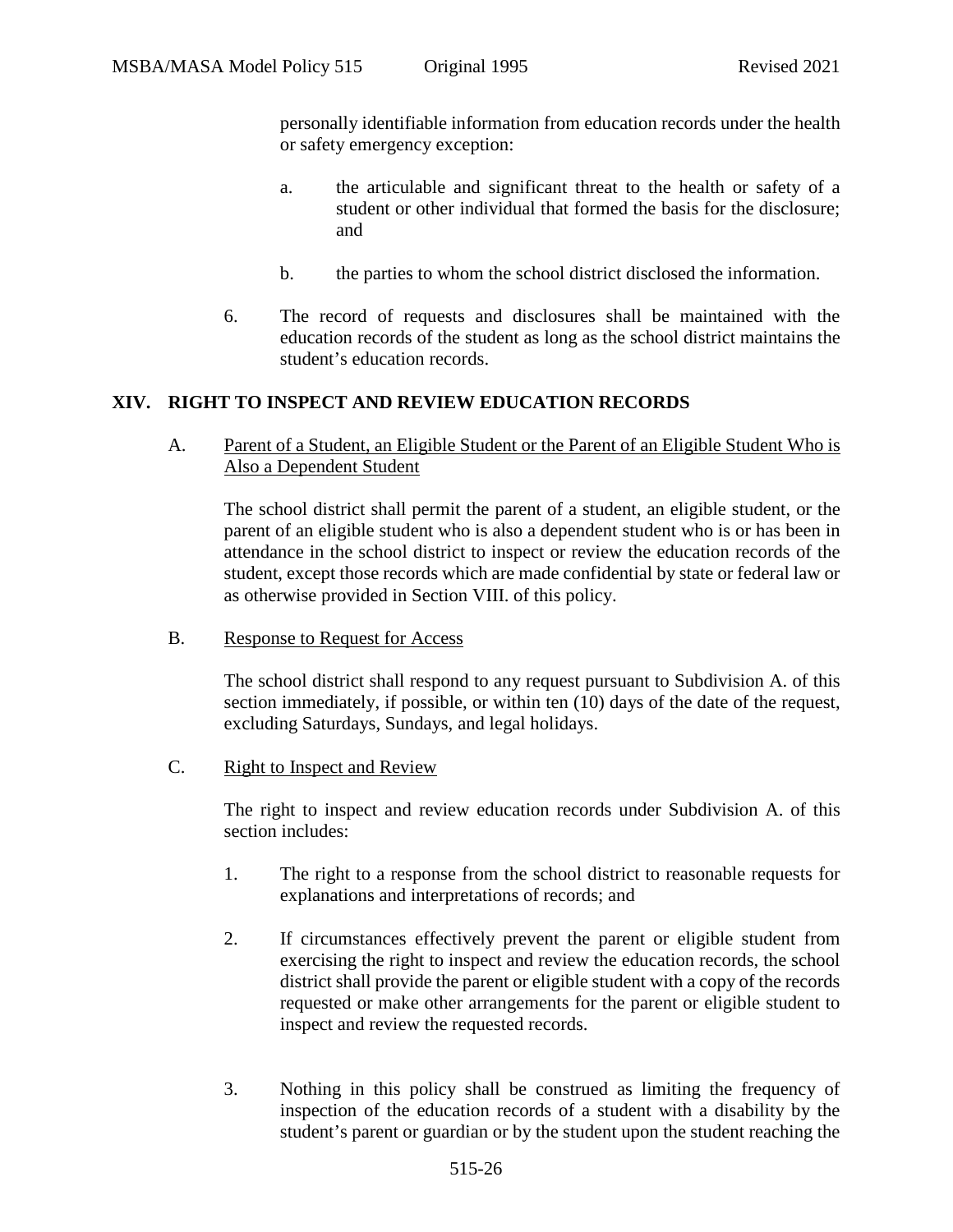age of majority.

### D. Form of Request

Parents or eligible students shall submit to the school district a written request to inspect education records which identify as precisely as possible the record or records he or she wishes to inspect.

### E. Collection of Student Records

If a student's education records are maintained in more than one location, the responsible authority may collect copies of the records or the records themselves from the various locations so they may be inspected at one site. However, if the parent or eligible student wishes to inspect these records where they are maintained, the school district shall attempt to accommodate those wishes. The parent or eligible student shall be notified of the time and place where the records may be inspected.

### F. Records Containing Information on More Than One Student

If the education records of a student contain information on more than one student, the parent or eligible student may inspect and review or be informed of only the specific information which pertains to that student.

#### G. Authority to Inspect or Review

The school district may presume that either parent of the student has authority to inspect or review the education records of a student unless the school district has been provided with evidence that there is a legally binding instrument or a state law or court order governing such matters as marriage dissolution, separation, or custody which provides to the contrary.

#### H. Fees for Copies of Records

- 1. The school district shall charge a reasonable fee for providing photocopies or printed copies of records unless printing a copy is the only method to provide for the inspection of data. In determining the amount of the reasonable fee, the school district shall consider the following:
	- a. the cost of materials, including paper, used to provide the copies;
	- b. the cost of the labor required to prepare the copies;
	- c. any schedule of standard copying charges established by the school district in its normal course of operations;
	- d. any special costs necessary to produce such copies from machine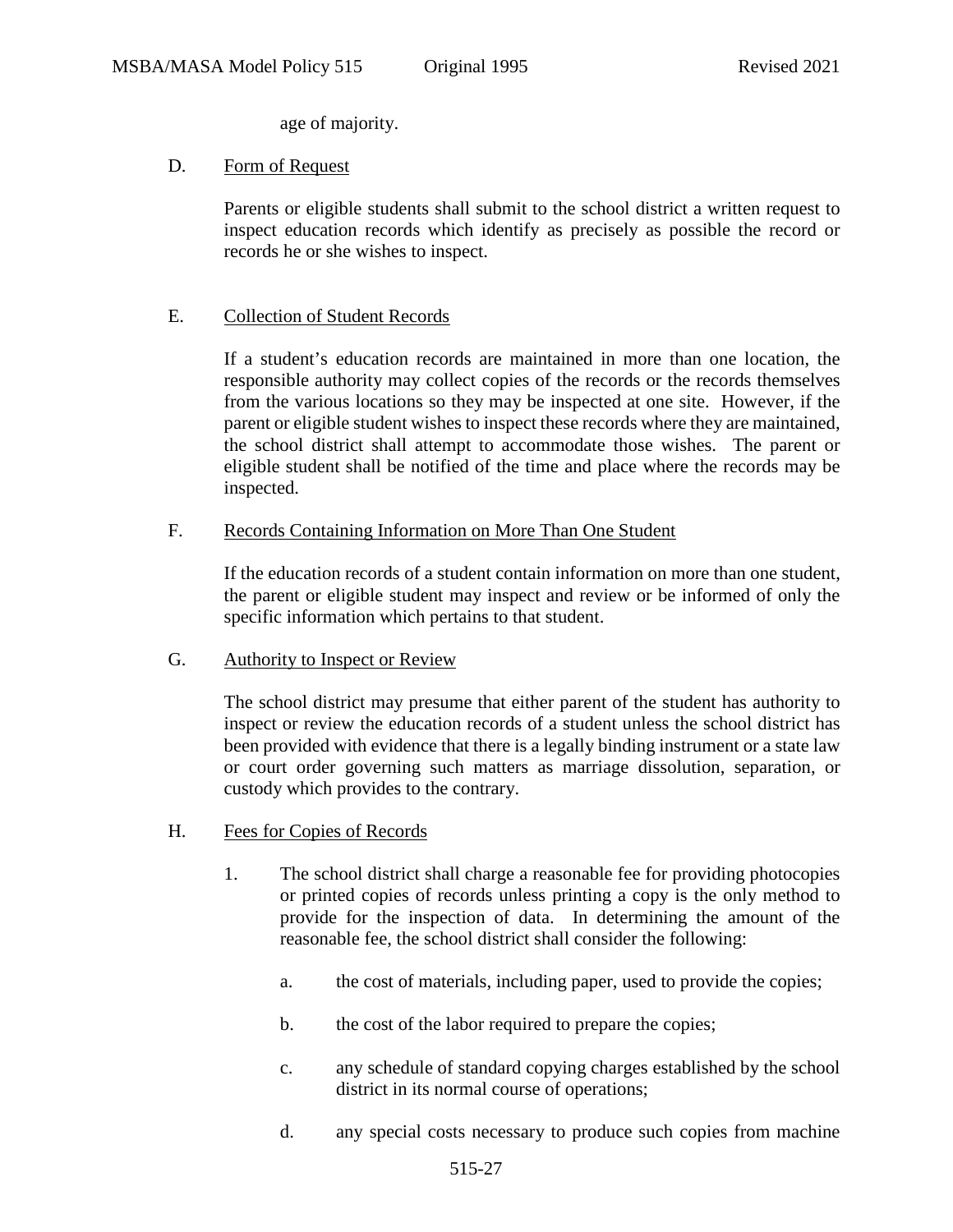based record-keeping systems, including but not limited to computers and microfilm systems; and

- e. mailing costs.
- 2. If 100 or fewer pages of black and white, letter or legal size paper copies are requested, actual costs shall not be used, and, instead, the charge shall be no more than 25 cents for each page copied.
- 3. The cost of providing copies shall be borne by the parent or eligible student.
- 4. The responsible authority, however, may not impose a fee for a copy of an education record made for a parent or eligible student if doing so would effectively prevent or, in the case of a student with a disability, impair the parent or eligible student from exercising their right to inspect or review the student's education records.

### **XV. REQUEST TO AMEND RECORDS; PROCEDURES TO CHALLENGE DATA**

#### A. Request to Amend Education Records

The parent of a student or an eligible student who believes that information contained in the education records of the student is inaccurate, misleading, or violates the privacy rights of the student may request that the school district amend those records.

- 1. The request shall be in writing, shall identify the item the requestor believes to be inaccurate, misleading, or in violation of the privacy or other rights of the student, shall state the reason for this belief, and shall specify the correction the requestor wishes the school district to make. The request shall be signed and dated by the requestor.
- 2. The school district shall decide whether to amend the education records of the student in accordance with the request within thirty (30) days after receiving the request.
- 3. If the school district decides to refuse to amend the education records of the student in accordance with the request, it shall inform the parent of the student or the eligible student of the refusal and advise the parent or eligible student of the right to a hearing under Subdivision B. of this section.

#### B. Right to a Hearing

If the school district refuses to amend the education records of a student, the school district, on request, shall provide an opportunity for a hearing in order to challenge the content of the student's education records to ensure that information in the education records of the student is not inaccurate, misleading, or otherwise in violation of the privacy or other rights of the student. A hearing shall be conducted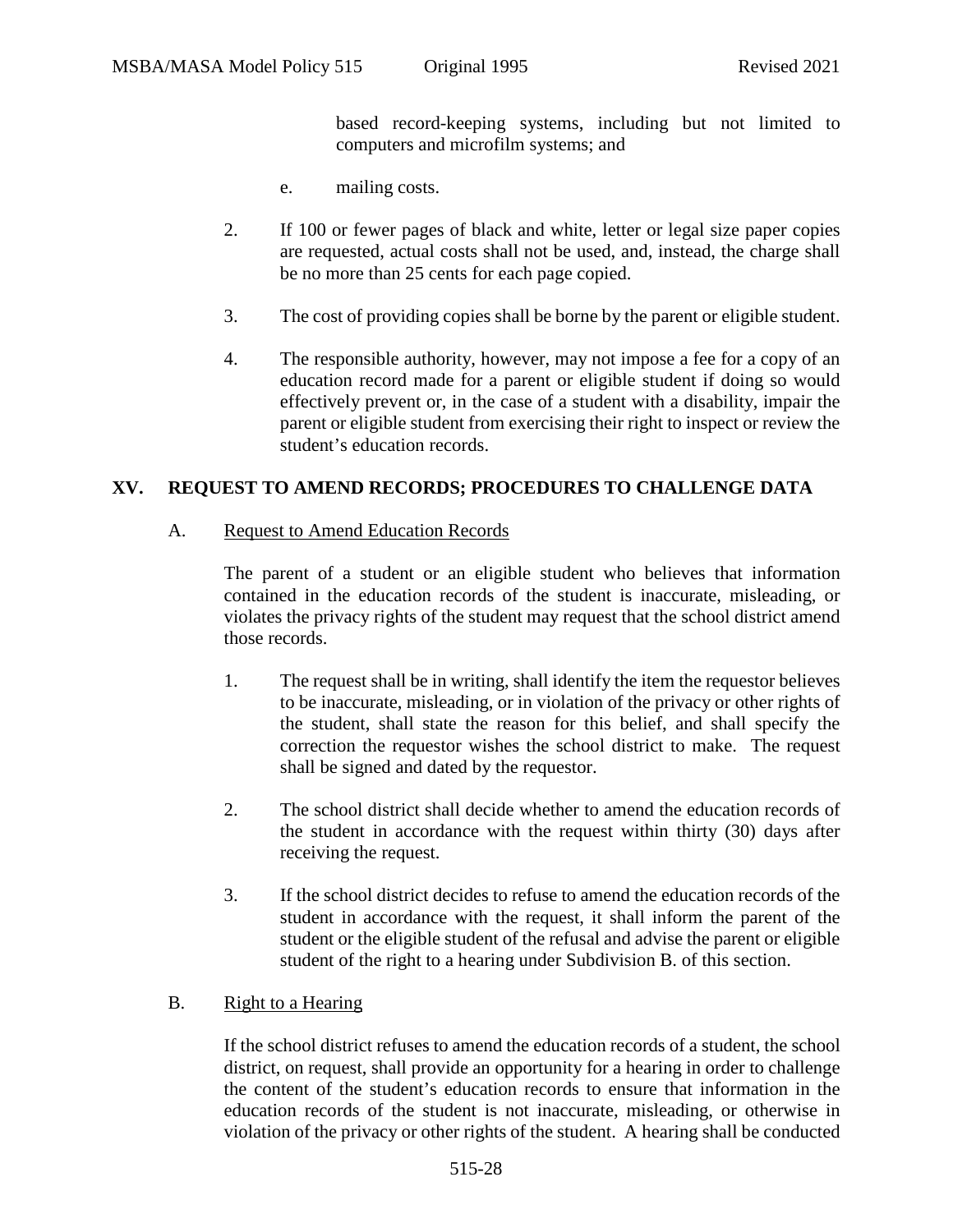in accordance with Subdivision C. of this section.

- 1. If, as a result of the hearing, the school district decides that the information is inaccurate, misleading, or otherwise in violation of the privacy or other rights of the student, it shall amend the education records of the student accordingly and so inform the parent of the student or the eligible student in writing.
- 2. If, as a result of the hearing, the school district decides that the information is not inaccurate, misleading, or otherwise in violation of the privacy or other rights of the student, it shall inform the parent or eligible student of the right to place a statement in the record commenting on the contested information in the record or stating why he or she disagrees with the decision of the school district, or both.
- 3. Any statement placed in the education records of the student under Subdivision B. of this section shall:
	- a. be maintained by the school district as part of the education records of the student so long as the record or contested portion thereof is maintained by the school district; and
	- b. if the education records of the student or the contested portion thereof is disclosed by the school district to any party, the explanation shall also be disclosed to that party.

## C. Conduct of Hearing

- 1. The hearing shall be held within a reasonable period of time after the school district has received the request, and the parent of the student or the eligible student shall be given notice of the date, place, and time reasonably in advance of the hearing.
- 2. The hearing may be conducted by any individual, including an official of the school district who does not have a direct interest in the outcome of the hearing. The school board attorney shall be in attendance to present the school board's position and advise the designated hearing officer on legal and evidentiary matters.
- 3. The parent of the student or eligible student shall be afforded a full and fair opportunity for hearing to present evidence relative to the issues raised under Subdivisions A. and B. of this section and may be assisted or represented by individuals of his or her choice at his or her own expense, including an attorney.
- 4. The school district shall make a decision in writing within a reasonable period of time after the conclusion of the hearing. The decision shall be based solely on evidence presented at the hearing and shall include a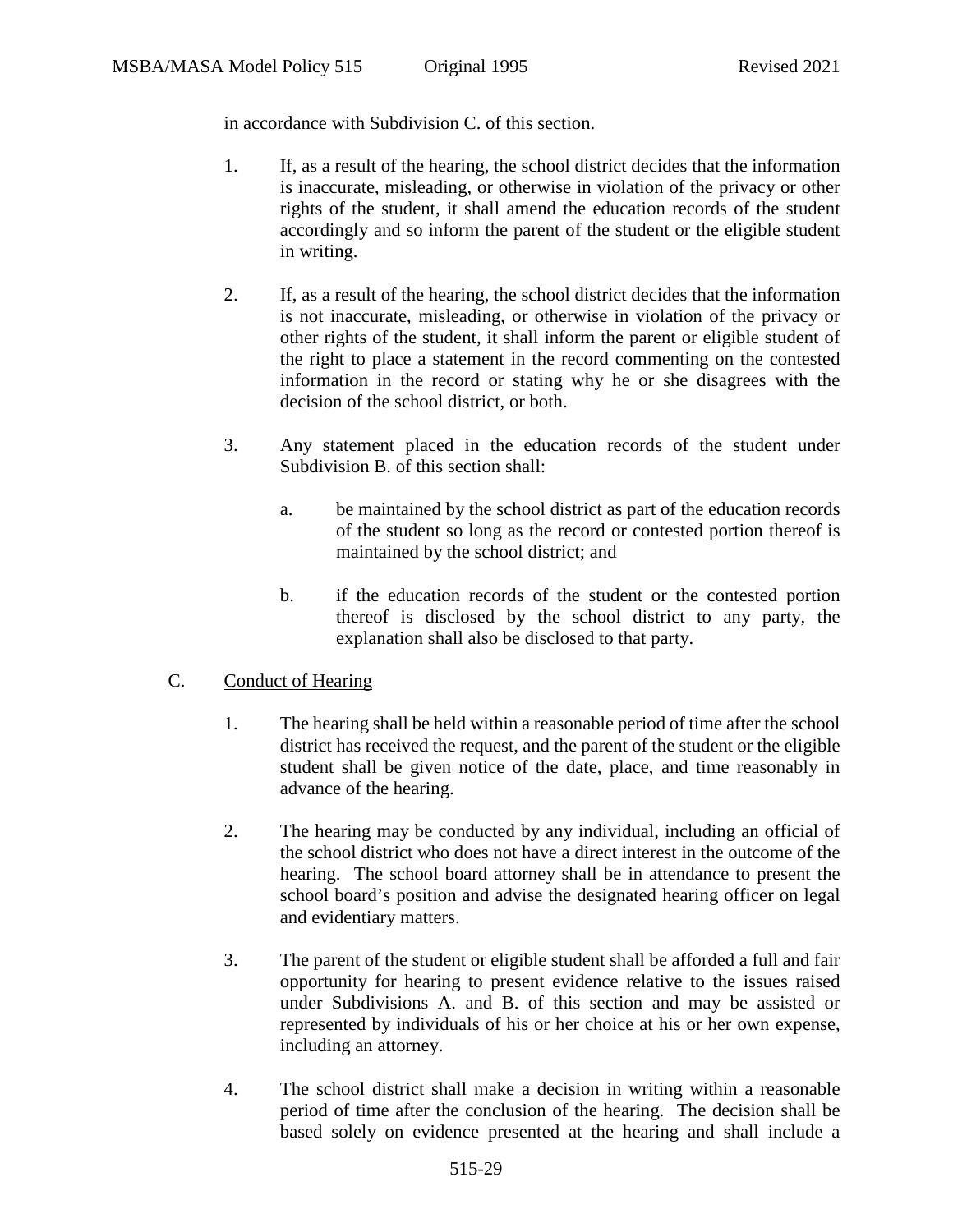summary of evidence and reasons for the decision.

D. Appeal

The final decision of the designated hearing officer may be appealed in accordance with the applicable provisions of Minnesota Statutes Chapter 14 relating to contested cases.

## **XVI. PROBLEMS ACCESSING DATA**

- A. The data practices compliance official is the designated employee to whom persons may direct questions or concerns regarding problems in obtaining access to data or other data practices problems.
- B. Data practices compliance official means Superintendent Ed Harris.
- C. Any request by an individual with a disability for reasonable modifications of the school district's policies or procedures for purposes of accessing records shall be made to the data practices compliance official.

## **XVII. COMPLAINTS FOR NONCOMPLIANCE WITH FERPA**

A. Where to File Complaints

Complaints regarding alleged violations of rights accorded parents and eligible students by FERPA, and the rules promulgated thereunder, shall be submitted in writing to the U.S. Department of Education, Student Privacy Policy Office, 400 Maryland Avenue S.W., Washington, D.C. 20202-8520.

B. Content of Complaint

A complaint filed pursuant to this section must contain specific allegations of fact giving reasonable cause to believe that a violation of FERPA and the rules promulgated thereunder has occurred.

#### **XVIII. WAIVER**

A parent or eligible student may waive any of his or her rights provided herein pursuant to FERPA. A waiver shall not be valid unless in writing and signed by the parent or eligible student. The school district may not require such a waiver.

## **XIX. ANNUAL NOTIFICATION OF RIGHTS**

A. Contents of Notice

The school district shall give parents of students currently in attendance and eligible students currently in attendance annual notice by such means as are reasonably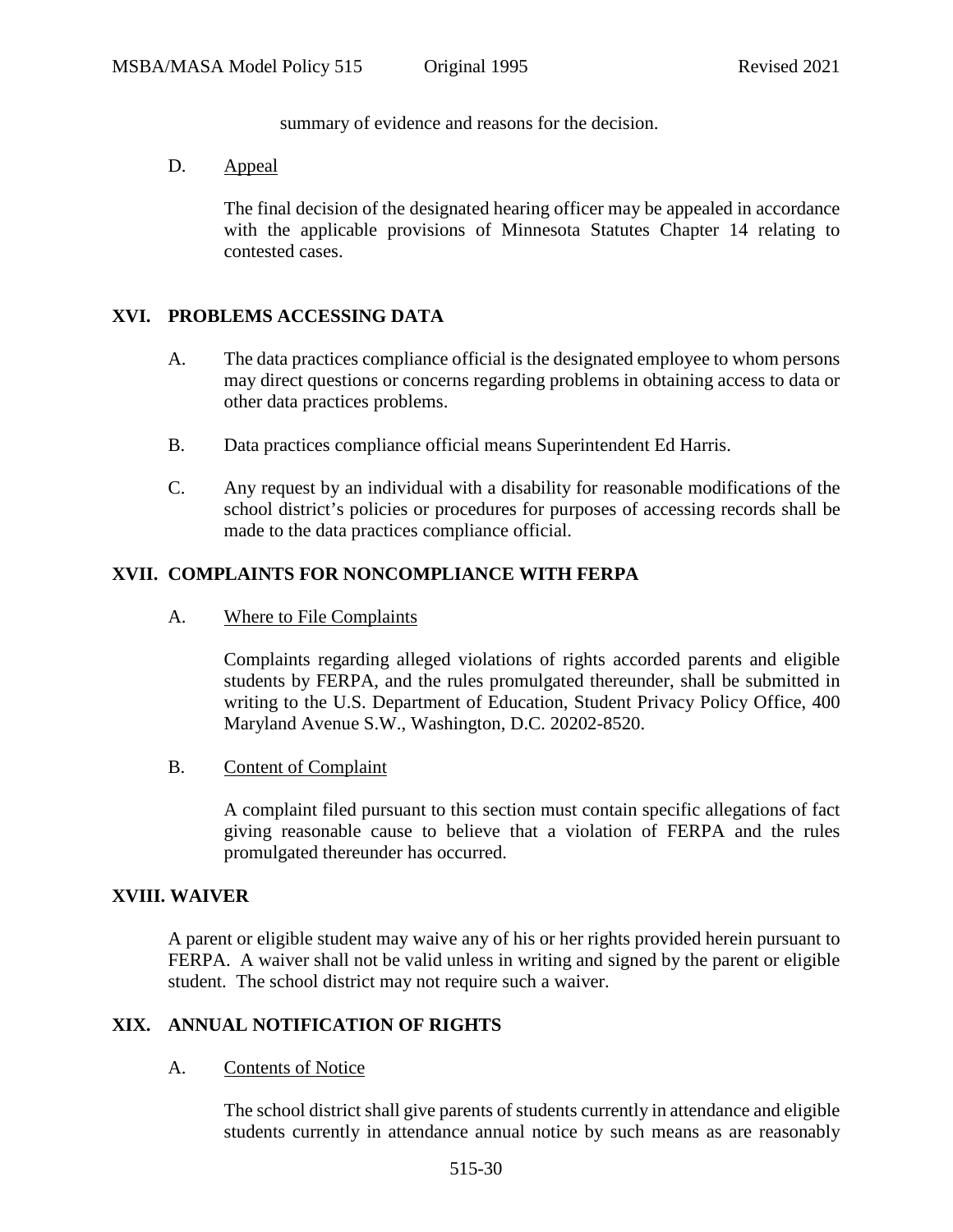likely to inform the parents and eligible students of the following:

- 1. That the parent or eligible student has a right to inspect and review the student's education records and the procedure for inspecting and reviewing education records;
- 2. That the parent or eligible student has a right to seek amendment of the student's education records to ensure that those records are not inaccurate, misleading, or otherwise in violation of the student's privacy or other rights and the procedure for requesting amendment of records;
- 3. That the parent or eligible student has a right to consent to disclosures of personally identifiable information contained in the student's education records, except to the extent that federal and state law and the regulations promulgated thereunder authorize disclosure without consent;
- 4. That the parent or eligible student has a right to file a complaint with the U.S. Department of Education regarding an alleged failure by the school district to comply with the requirements of FERPA and the rules promulgated thereunder;
- 5. The criteria for determining who constitutes a school official and what constitutes a legitimate educational interest for purposes of disclosing education records to other school officials whom the school district has determined to have legitimate educational interests; and
- 6. That the school district forwards education records on request to a school in which a student seeks or intends to enroll or is already enrolled as long as the disclosure is for purposes related to the student's enrollment or transfer and that such records may include suspension and expulsion records pursuant to the federal Every Student Succeeds Act and, if applicable, a student's history of violent behavior.
- B. Notification to Parents of Students Having a Primary Home Language Other Than English

The school district shall provide for the need to effectively notify parents of students identified as having a primary or home language other than English.

C. Notification to Parents or Eligible Students Who are Disabled

The school district shall provide for the need to effectively notify parents or eligible students identified as disabled.

## **XX. DESTRUCTION AND RETENTION OF RECORDS**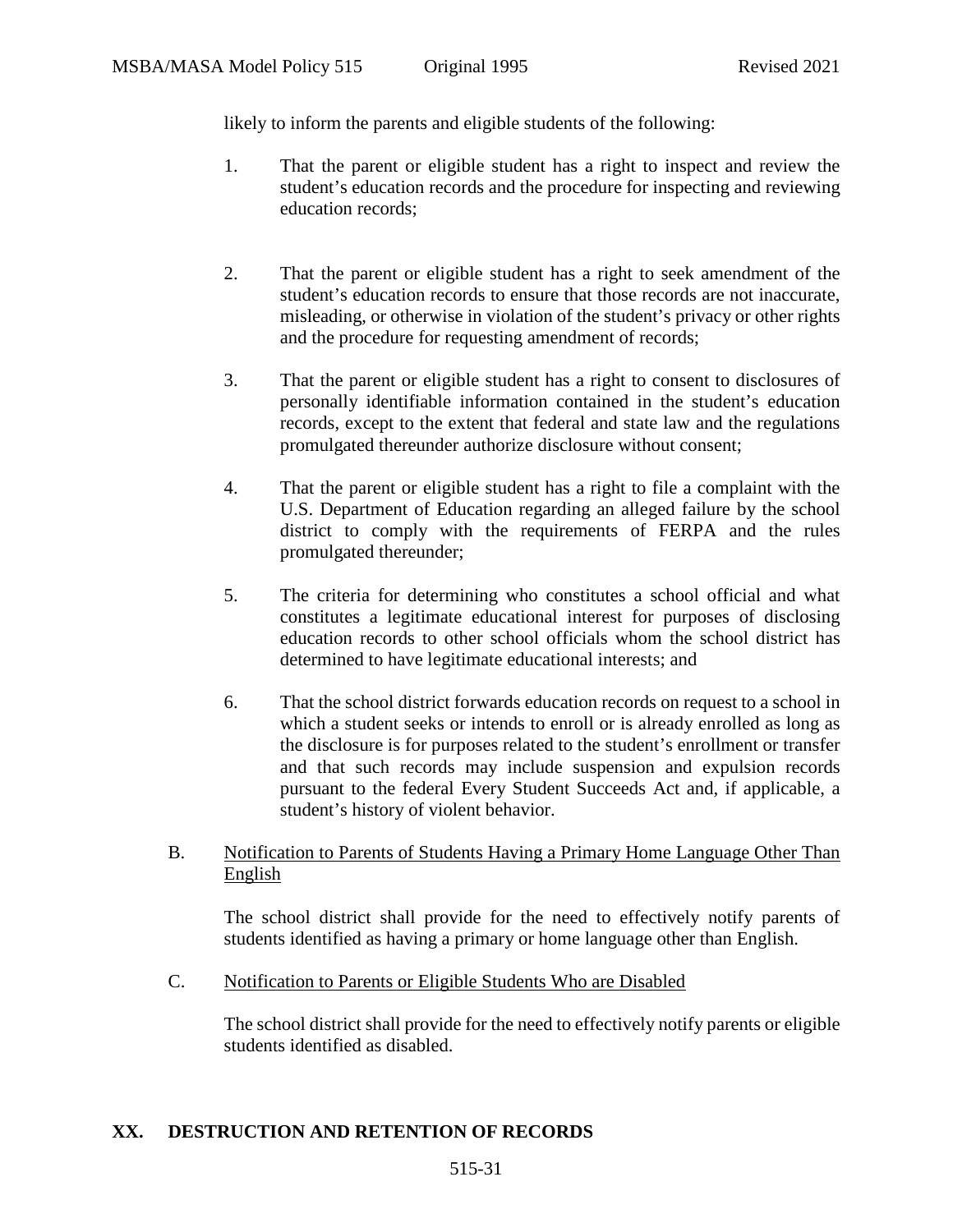Destruction and retention of records by the school district shall be controlled by state and federal law.

# **XXI. COPIES OF POLICY**

Copies of this policy may be obtained by parents and eligible students at the superintendent's office.

| <b>Legal References:</b> | Minn. Stat. Ch. 13 (Minnesota Government Data Practices Act)            |
|--------------------------|-------------------------------------------------------------------------|
|                          | Minn. Stat. $\S$ 13.393 (Attorneys)                                     |
|                          | Minn. Stat. Ch. 14 (Administrative Procedures Act)                      |
|                          | Minn. Stat. § 120A.22 (Compulsory Instruction)                          |
|                          | Minn. Stat. § 121A.40-121A.56 (The Pupil Fair Dismissal Act)            |
|                          | Minn. Stat. § 121A.75 (Receipt of Records; Sharing)                     |
|                          | Minn. Stat. § 127A.852 (Military-Connected Youth Identifier)            |
|                          | Minn. Stat. § 144.341-144.347 (Consent of Minors for Health Services)   |
|                          | Minn. Stat. Ch. 256B (Medical Assistance for Needy Persons)             |
|                          | Minn. Stat. Ch. 256L (MinnesotaCare)                                    |
|                          | Minn. Stat. § 260B.171, subds. 3 and 5 (Disposition Order and Peace     |
|                          | Officer Records of Children)                                            |
|                          | Minn. Stat. Ch. 260E (Reporting of Maltreatment of Minors)              |
|                          | Minn. Stat. § 363A.42 (Public Records; Accessibility)                   |
|                          | Minn. Rules Parts 1205.0100-1205.2000 (Data Practices)                  |
|                          | 10 U.S.C. § 503(b) and (c) (Enlistments: Recruiting Campaigns;          |
|                          | Compilation of Directory Information)                                   |
|                          | 18 U.S.C. § 2331 (Definitions)                                          |
|                          | 18 U.S.C. § 2332b (Acts of Terrorism Transcending National Boundaries)  |
|                          | 20 U.S.C. § 1232g et seq. (Family Educational Rights and Privacy Act)   |
|                          | 20 U.S.C. § 6301 et seq. (Every Student Succeeds Act)                   |
|                          | 20 U.S.C. § 7908 (Armed Forces Recruiting Information)                  |
|                          | 20 U.S.C. § 7917 (Transfer of School Disciplinary Records)              |
|                          | 25 U.S.C. § 5304 (Definitions - Tribal Organization)                    |
|                          | 26 U.S.C. §§ 151 and 152 (Internal Revenue Code)                        |
|                          | 42 U.S.C. § 1711 et seq. (Child Nutrition Act)                          |
|                          | 42 U.S.C. § 1751 et seq. (Richard B. Russell National School Lunch Act) |
|                          | 34 C.F.R. §§ 99.1-99.67 (Family Educational Rights and Privacy)         |
|                          | 34 C.F.R. § 300.610-300.627 (Confidentiality of Information)            |
|                          | 42 C.F.R. § 2.1 et seq. (Confidentiality of Drug Abuse Patient Records) |
|                          | Gonzaga University v. Doe, 536 U.S. 273 309 (2002)                      |